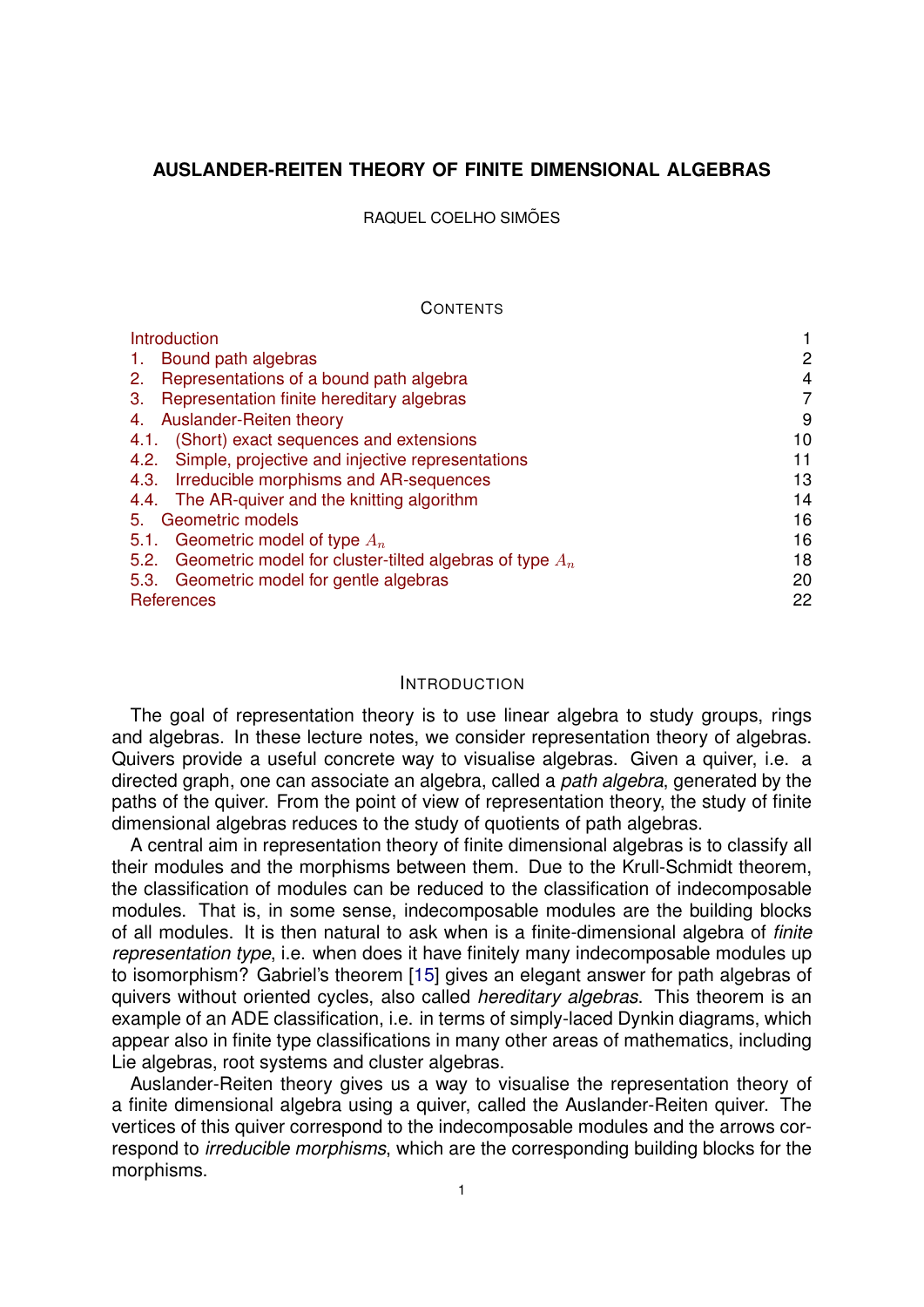The aim of these lecture notes is to give a brief introduction to Auslander-Reiten theory and to provide methods for constructing Auslander-Reiten quivers. We present two methods to construct these quivers for some special classes of algebras. The first method is the *knitting algorithm*, which works for instance for hereditary algebras of finite representation type. The second method is a *geometric model* associated to (partial) triangulations of surfaces. This method, which has its origins in cluster-tilting theory [\[11\]](#page-22-1), encodes the representation theory of an important class of algebras, called *gentle algebras*, which have been subject of intensive study since the 1980's due to the fact that they remain one of the relatively few classes of algebras for which the representation theory is computationally tractable.

The pre-requisites are a basic knowledge of linear algebra and rings and modules. Knowledge of the basic concepts of category theory is beneficial, but not essential. The list of references is not exhaustive, but it includes some of the main references for this subject. We refer the reader to [\[3,](#page-21-1) [4,](#page-21-2) [6,](#page-21-3) [24\]](#page-22-2) for further study on quiver representations and Auslander-Reiten theory. The language of categories used in these theories is also nicely explained in [\[3,](#page-21-1) [24\]](#page-22-2).

### 1. BOUND PATH ALGEBRAS

<span id="page-1-0"></span>In this section we will associate algebras to quivers, i.e. directed graphs. From a representation-theoretic point of view, we will see that it is enough to study algebras associated to quivers.

**Definition 1.1.** A *quiver*  $Q = (Q_0, Q_1, s, t)$  consists of the following data:

- (1) a set  $Q_0$  of vertices,
- (2) a set  $Q_1$  of arrows between vertices,
- (3) two maps  $s, t : Q_1 \rightarrow Q_0$ , called *source* and *target*, respectively, such that, for each arrow  $\alpha : i \to j \in Q_1$ ,  $i = s(\alpha)$  and  $j = t(\alpha)$ .

A quiver is *finite* if  $Q_0$  and  $Q_1$  are finite sets. Throughout these notes, we will only consider finite quivers.

## **Definition 1.2.** Let Q be a quiver.

- (1) A *path in Q of length*  $\ell$  is a sequence  $p = \alpha_1 \alpha_2 \cdots \alpha_\ell$ , with  $\alpha_i \in Q_1$  such that  $s(\alpha_i) = t(\alpha_{i-1})$ , for each  $i = 2, \ldots, \ell$ . In particular, p has length 1 if and only if  $p \in Q_1$ .
- (2) We associate a path  $\varepsilon_i$  of length 0 to each vertex i of Q, which is called the *stationary path at* i.
- (3) If  $s(\alpha_1) = t(\alpha_\ell)$ , then p is said to be an *oriented cycle*. An oriented cycle of length 1 is called a *loop*. An *acyclic* quiver is a quiver with no oriented cycles.

Sometimes we denote a path from i to j by  $i \rightsquigarrow j$ . Throughout k denotes an algebraically closed field.

**Definition 1.3.** The *path algebra* kQ of Q is an algebra whose underlying vector space has all the paths of Q as basis and with multiplication defined on two basis elements given by concatenation of paths, i.e. given two paths  $p=\alpha_1\cdots\alpha_\ell, p'=\alpha'_1\cdots\alpha'_m,$ 

$$
pp' = \begin{cases} \alpha_1 \cdots \alpha_\ell \alpha'_1 \cdots \alpha'_m & \text{if } t(\alpha_\ell) = s(\alpha'_1) \\ 0 & \text{otherwise.} \end{cases}
$$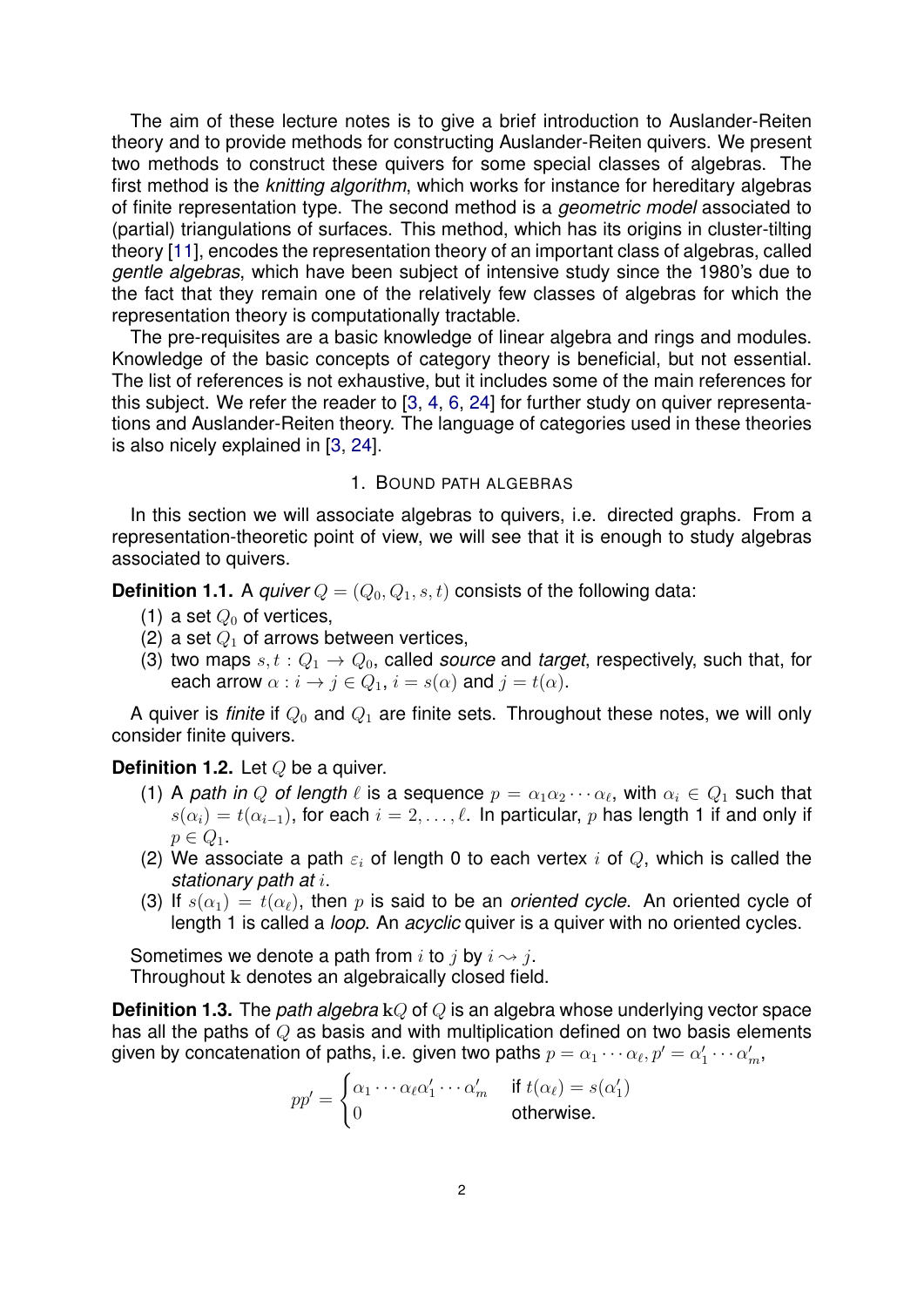### **Example 1.4.**

(1) Let  $Q$  be the quiver:



k $Q$  has basis given by  $\{\alpha^t\mid t\geqslant 0\}$ , where  $\alpha^0$  denotes the stationary path  $\varepsilon_1.$ The multiplication is given by  $\alpha^s\alpha^t=\alpha^{s+t}.$  The algebra k $Q$  is isomorphic to the algebra  $k[x]$  of polynomials with one indeterminate.

 $(2)$  Let  $Q$  be the quiver

$$
1 \xrightarrow{\alpha_1} 2 \xrightarrow{\alpha_2} \cdots \xrightarrow{\alpha_{n-1}} n
$$

k $Q$  is generated by the paths  $\varepsilon_i (1\leqslant i\leqslant n), \alpha_i (1\leqslant i\leqslant n), \alpha_i \cdots \alpha_j (1\leqslant i < j\leqslant n)$ n), and it is isomorphic to the algebra of upper triangular  $3 \times 3$  matrices.

**Remark 1.5.** The path algebra kQ satisfies the following properties:

- (1) k $Q$  has an identity  $1=\sum_{i\in Q_0}\varepsilon_i$  if and only if  $Q_0$  is finite.
- (2)  $kQ$  is an associative algebra.
- (3)  $kQ$  is finite dimensional if and only if Q is finite and acyclic.

**Definition 1.6.** Let Q be a finite quiver.

- (1) The *arrow ideal*  $R_Q$  is the two-sided ideal of  $kQ$  generated by all arrows in  $Q$ .
- (2) An *admissible ideal* I is a two-sided ideal of  $kQ$  such that there is  $m \geq 2$  for which  $R_Q^m \subseteq I \subseteq R_Q^2$ .
- (3) Given an admissible ideal I, the quotient algebra kQ/I is said to be a *bound path algebra*.

The bound path algebra  $\mathbf{k} Q/I$  is finite dimensional, since  $R^m_Q \subseteq I$  and it is connected (i.e. it is not the direct product of two algebras) because  $I \subseteq R_Q^2$ .

A *relation*  $\rho$  is a linear combination  $\rho = \sum_p \lambda_p p$  of paths, all with length at least two, and with same start and same endpoints. It is easy to check that any admissible ideal can be generated by a set of relations.

**Example 1.7.** Let Q be the quiver



The ideal  $I_1=\langle \alpha_1\alpha_2-\alpha_5\alpha_4,\alpha_6\alpha_3,\alpha_2\alpha_3,\alpha_3^4\rangle$  is admissible since  $R_Q^5\subseteq I\subseteq R_Q^2.$ The ideal  $I_2= \langle \alpha_1\alpha_2-\alpha_5\alpha_4,\alpha_6\alpha_3,\alpha_2\alpha_3\rangle$  is not admissible because  $\alpha_3^m\not\in I_2,$  for all  $m \geqslant 2$ .

The ideal  $I_3 = \langle \alpha_1\alpha_2 - \alpha_6 \rangle$  is not admissible as  $\alpha_1\alpha_2 - \alpha_6 \not\in R_Q^2.$ 

**Theorem 1.8.** *Any finite dimensional algebra* A *is Morita equivalent to a bound path algebra*  $kQ/I$ *, i.e.* mod $(A) \simeq \text{mod}(kQ/I)$ *.* 

For a proof, see [\[3,](#page-21-1) I.6.10, II.3.7].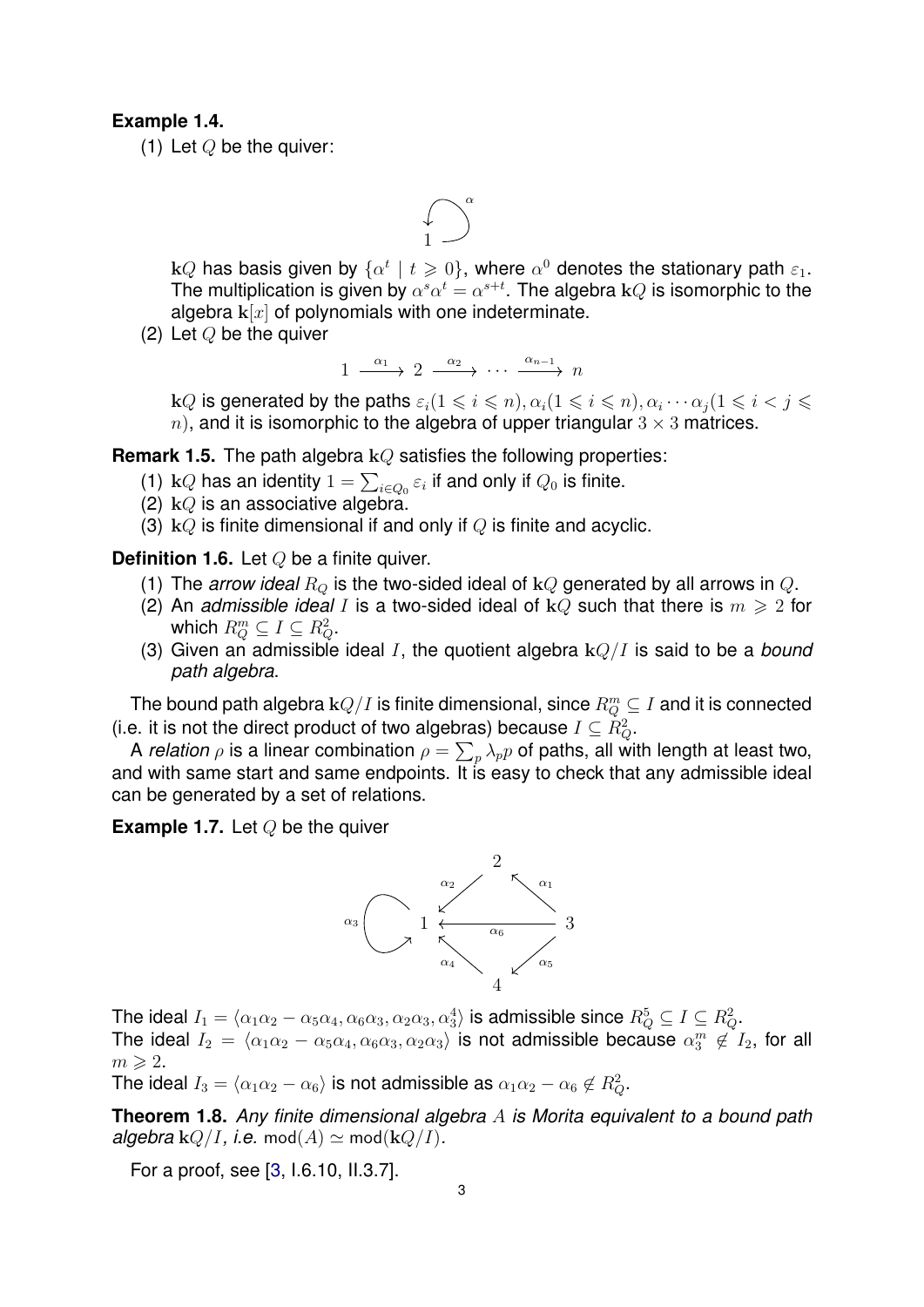#### 2. REPRESENTATIONS OF A BOUND PATH ALGEBRA

<span id="page-3-0"></span>In the previous section we saw that quivers provide a nice way to visualise finite dimensional algebras. Now, we will explain how quivers can be used to visualise also modules and morphisms between modules.

Throughout this section  $Q$  denotes a finite, connected quiver and  $I$  an admissible ideal. Note that if  $I = 0$  is admissible, then Q must be acyclic.

**Definition 2.1.** A *representation*  $M = (M_i, \varphi_\alpha)_{i \in Q_0, \alpha \in Q_1}$  *of*  $Q$  *is given by:* 

- k-vector spaces  $M_i,$  for all  $i\in Q_0,$  and
- $\bullet \,$  linear maps  $\varphi_\alpha: M_{s(\alpha)} \to M_{t(\alpha)},$  for all  $\alpha \in Q_1.$

Let  $p=\alpha_1\cdots\alpha_\ell$  be a path in  $Q$  and  $M=(M_i,\varphi_\alpha)_{i\in Q_0,\alpha\in Q_1}$  be a representation of  $Q.$  We denote by  $\varphi_p$  the composition of linear maps  $\varphi_p = \varphi_{\alpha_\ell} \cdots \varphi_{\alpha_1}.$  Given a relation  $\rho=\sum_p \lambda_p p$  in  $I$ , we have  $\varphi_\rho=\sum_p \lambda_p \varphi_p.$ 

**Definition 2.2.** A representation  $M = (M_i, \varphi_\alpha)_{i \in Q_0, \alpha \in Q_1}$  of  $Q$  is said to be *bound by I*, or to be a *representation of*  $(Q, I)$ , if  $\varphi_{\rho} = 0$  for all  $\rho \in I$ .

A representation  $M$  is *finite dimensional* if  $M_i$  is finite dimensional, for all  $i \in Q_0$ . The *dimension vector* of  $M$  is the vector  $\underline{\dim} \, M = (\dim M_i)_{i \in Q_0}.$ 

**Example 2.3.** Consider the quiver Q:



bound by  $I = \langle \alpha_1 \alpha_2, \alpha_2 \alpha_3, \alpha_3 \alpha_1 \rangle$ . The representation:



is bound by  $I$ . However, the representation given by



is not bound by  $I$ .

**Definition 2.4.** Let  $M = (M_i, \varphi_\alpha), N = (N_i, \psi_\alpha)$  be representations of  $(Q, I)$ .

(1) A *morphism of representations*  $f : M \to N$  is a collection  $(f_i)_{i \in Q_0}$  of linear maps,  $f_i: M_i \to N_i$ , such that for each  $\alpha: i \to j \in Q_1,$  the following diagram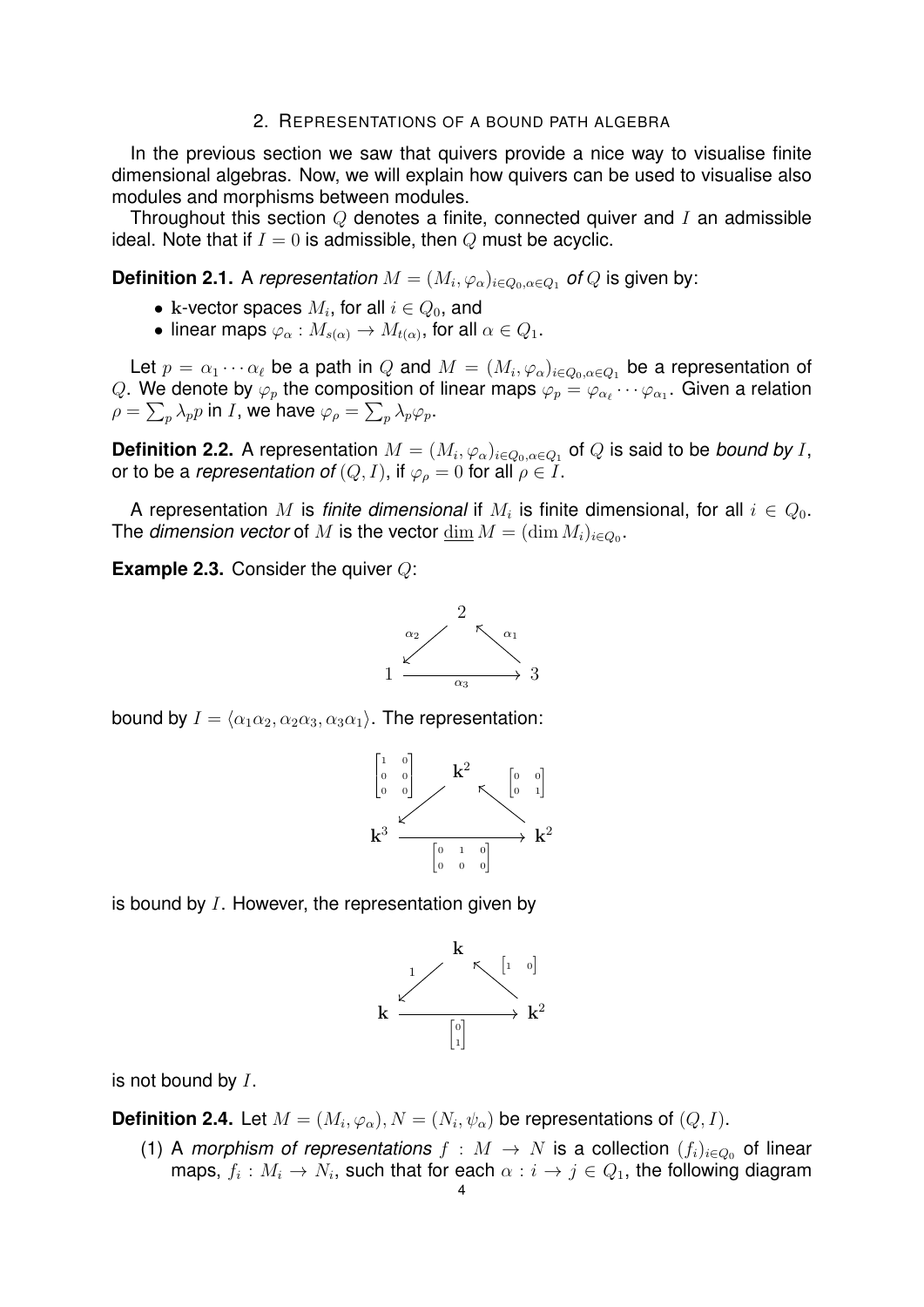commutes:

$$
M_i \xrightarrow{\varphi_{\alpha}} M_j
$$
  

$$
f_i \downarrow \qquad \qquad f_j
$$
  

$$
N_i \xrightarrow{\psi_{\alpha}} N_j.
$$

(2) The morphism  $f = (f_i)_{i \in Q_0}$  is an *isomorphism* if each  $f_i$  is bijective.

**Example 2.5.** Let Q be the quiver



The following represents a morphism of representations:



This morphism is bijective with inverse given by



We obtain the category  $rep(Q, I)$  of finite-dimensional bound quiver representations of  $(Q, I)$ , whose objects are finite-dimensional bound quiver representations and maps are given by morphisms of bound quiver representations.

Given a finite dimensional algebra A, we denote by  $mod(A)$  the category of finite dimensional right A-modules.

**Theorem 2.6.** *There is an equivalence of categories*  $\text{mod}(\mathbf{k}Q/I) \simeq \text{rep}(Q, I)$ *.* 

*Proof.* Denote the algebra  $kQ/I$  by A and write  $e_i = \varepsilon_i + I$ . We begin by constructing a functor  $F : \text{mod}(A) \rightarrow \text{rep}(Q, I)$ .

Given  $M\in \mathsf{mod}(A)$ , we define  $F(M)$  to be the representation  $(M_i,\varphi_{\alpha}),$  where  $M_i=$  $Me_i$ , and  $\varphi_\alpha: M_{s(\alpha)} \to M_{t(\alpha)}$  is the map  $me_{s(\alpha)} \mapsto m\bar{\alpha} := m(\alpha + I)$ .

Note that each  $\varphi_{\alpha}$  is a k-linear map since M is an A-module.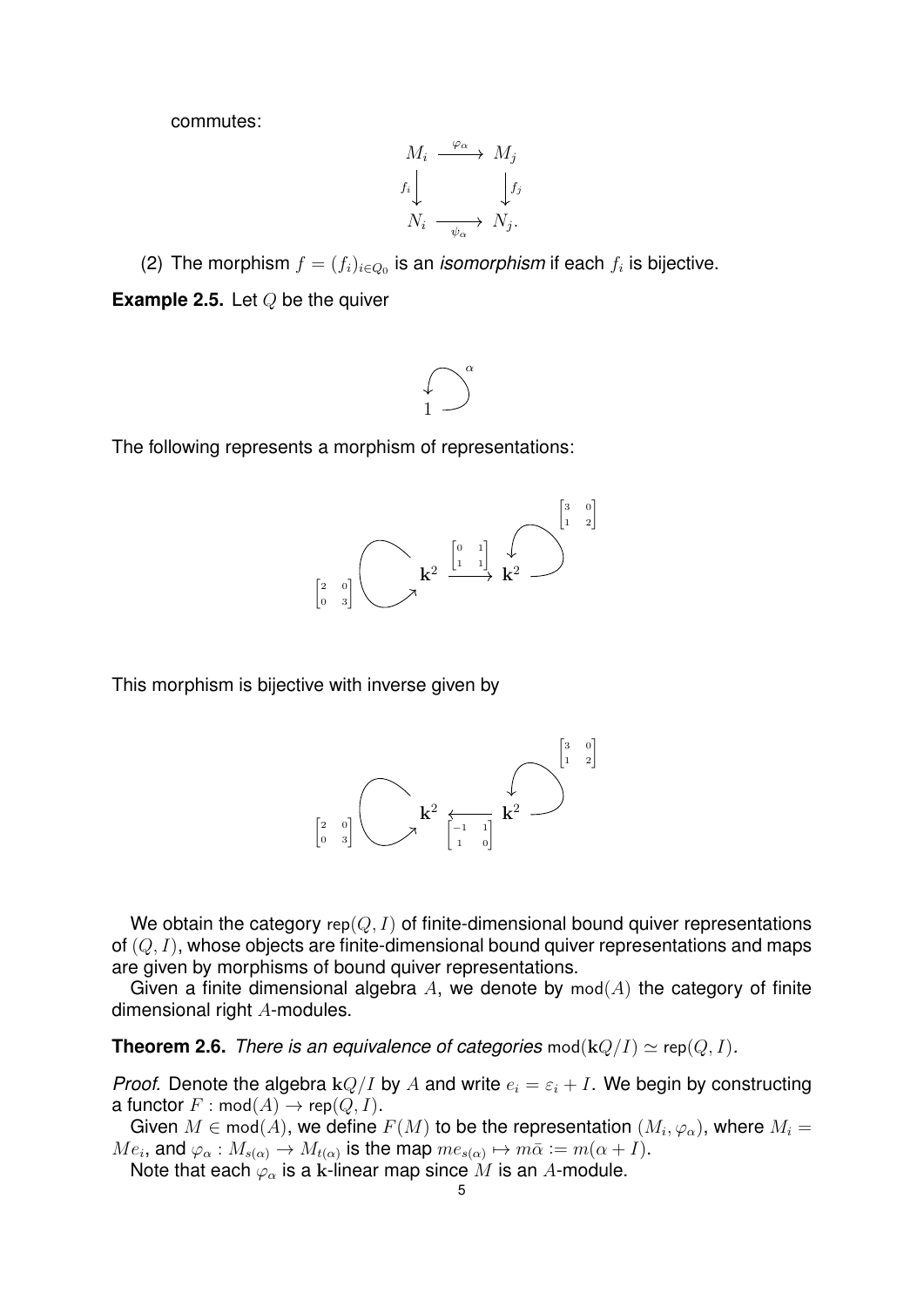In order to check that  $F(M) \in \text{rep}(Q, I)$ , we need to show that  $F(M)$  is bound by I. Given a relation  $\rho = \sum_{p: i \sim j} \lambda_p p$  in  $I$ , we have

$$
\varphi_{\rho}(me_i) = \sum_{p:i \sim j} \lambda_p \varphi_p(me_i)
$$
  
= 
$$
\sum_{p:i \sim j} \lambda_p m(p+I)
$$
  
= 
$$
m \sum_{p:i \sim j} \lambda_p(p+I)
$$
  
= 
$$
m(\rho+I) = m0 = 0.
$$

This defines F on the objects. Now, let  $f : M \to N$  be a morphism in  $mod(A)$ , and let  $F(M)=(M_i,\varphi_\alpha), F(N)=(N_i,\psi_\alpha).$  We define  $F(f)=(f_i)_{i\in Q_0}$  by  $f_i(me_i):=f(m)e_i.$ We need to check that  $f_j\varphi_\alpha=\psi_\alpha f_i,$  for each  $\alpha:i\to j\in Q_1.$  Indeed, given  $me_i\in M_i,$ 

we have:  $f(\theta) = \theta(\theta) = \theta(\theta)$ 

$$
f_j \varphi_\alpha(me_i) = f_j(m\bar{\alpha}) = f(m\bar{\alpha})e_j
$$
  
=  $f(m)\bar{\alpha}e_j = \psi_\alpha(f(m)e_i)$   
=  $\psi_\alpha(f_i(me_i)) = \psi_\alpha f_i(me_i).$ 

Therefore,  $F(f)$  is a morphism of representations.

It is easy to check that  $F(f)$  is indeed a (covariant) functor, i.e. that  $F(1_M) = 1_{F(M)}$ , for any A-module M, and  $F(gf) = F(g)F(f)$ , for  $f: L \to M$ ,  $g: M \to N \in \text{mod}(A)$ .

The next step is to construct a functor  $G$  : rep $(Q,I)\to \operatorname{\mathsf{mod}}(A).$  Given  $(M_i,\varphi_\alpha)\in$ rep $(Q,I)$ , we define  $G(M_i,\varphi_\alpha)=M$  as follows. The underlying vector space of  $M$  is  $\oplus_{i\in Q_0}M_i.$  It is enough to define the right  $A$ -action on paths in  $Q.$  Let  $p$  be a path in  $Q$ and  $m = (m_i)_{i \in Q_0}$  be an element of  $M.$  If  $p = \varepsilon_i$  for some  $i,$  let  $mp := m_i,$  and if  $p$  has length  $\geq 1$ , we define  $mp$  to be the following element in M:

$$
(mp)_k := \begin{cases} 0 & \text{if } k \neq t(p) \\ \varphi_p(m_{s(p)}) & \text{if } k = t(p). \end{cases}
$$

 $\sum_{p:i\sim j}\lambda_p mp\in I$ , then  $m\rho=0$ . Indeed, we have that  $m\rho$  is the element in  $M$  whose In order to check that the A-action is well defined, we need to show that if  $\rho =$ only possible non-zero coordinate is  $(m\rho)_j=\sum\lambda_p\varphi_p(m_i).$  But  $\sum\lambda_p\varphi_p(m_i)=0$  since  $(M_i,\varphi_\alpha)$  is bound by I.

The definition of  $G$  on morphisms is as follows: given  $f=(f_i):(M_i,\varphi_\alpha)\to (N_i\psi_\alpha),$ we have  $G(f):M\to N$  defined by  $G(f)(m):=(f_i(m_i))_{i\in Q_0}.$ 

Clearly  $G(f)$  is linear as each  $f_i$  is linear. In order to show that  $G(f)$  is a module homomorphism, it is enough to check  $G(f)(ma) = G(f)(m)a$  for all  $m = m<sub>i</sub> \in M<sub>i</sub>$  and  $a = p + I \in A$ , where p is a path from i to j.

On the one hand, we have  $(ma)_k = 0$  for  $k \neq j$  and  $(ma)_j = \varphi_p(m_i)$ , and so

$$
(G(f)(ma))_k = \begin{cases} 0 & \text{if } k \neq j \\ f_j \varphi_p(m_i) = \psi_p f_i(m_i) & \text{if } k = j. \end{cases}
$$

On the other hand,  $(G(f)(m))_k = 0$  for  $k \neq i$ , and  $(G(f)(m))_i = f_i(m_i)$ , and so according to the definition of  $A$  action,

$$
(G(f)(m)a)_k = \begin{cases} 0 & \text{if } k \neq j \\ \psi_p(f_i(m_i)) & \text{if } k = j. \end{cases}
$$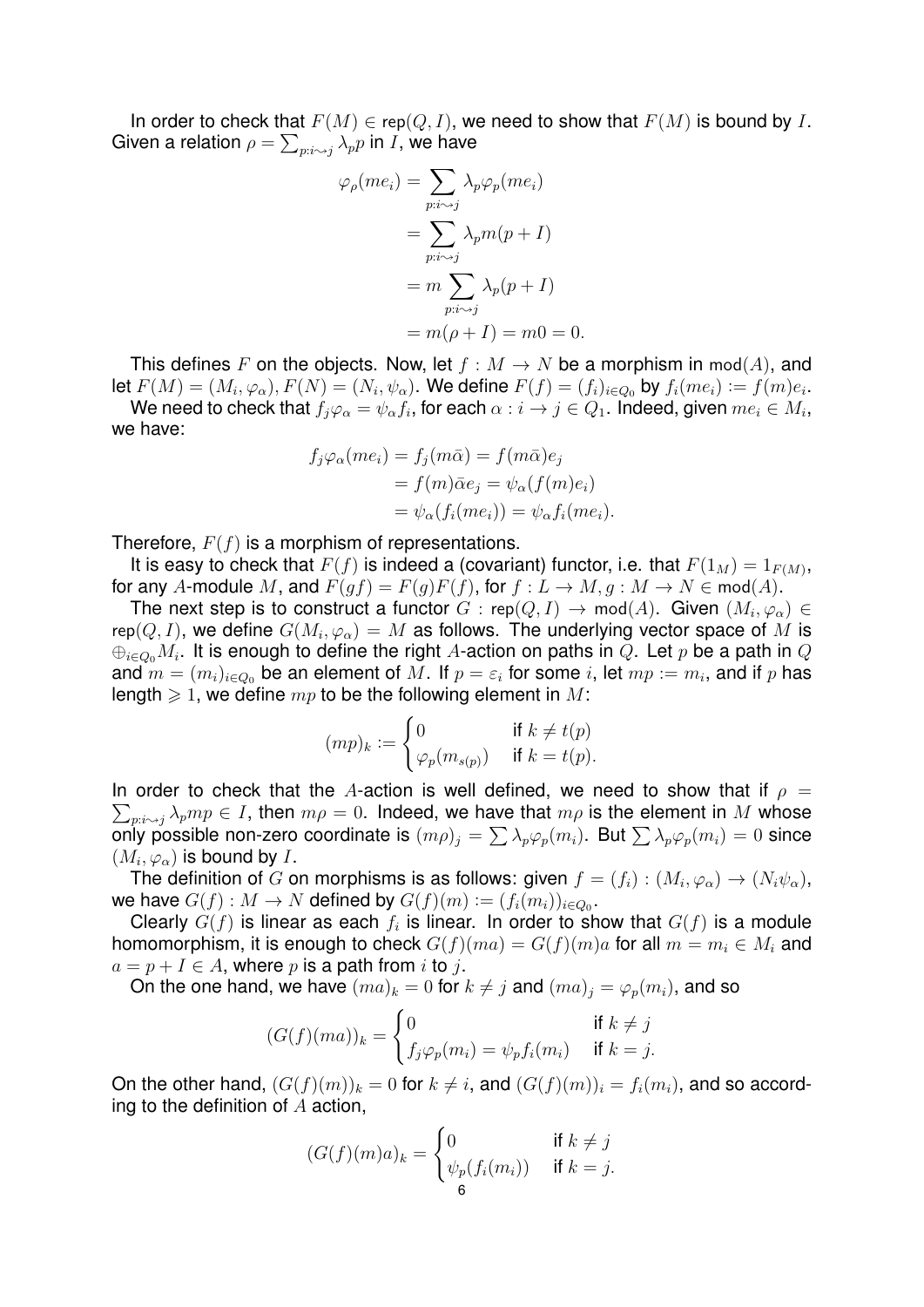It is easy to check that G is indeed a functor and that  $FG \simeq 1_{\mathsf{rep}(Q,I)}$  and  $GF \simeq 1_{\mathsf{mod}(A)}$ , thus giving the required equivalence of categories.

### 3. REPRESENTATION FINITE HEREDITARY ALGEBRAS

<span id="page-6-0"></span>The Krull-Schmidt theorem states that every module over a finite-dimensional algebra can be written as a direct sum of indecomposable modules in a unique way (up to isomorphism and changing the order). Therefore, in order to classify all the modules over an algebra, it is sufficient to classify the indecomposable ones.

In this section we discuss representation types of algebras, and discuss the simplest case one can hope for, which is when there are finitely many indecomposable modules.

## **Definition 3.1.**

(1) Given two representations  $M=(M_i,\varphi_\alpha),\,N=(N_i,\psi_\alpha)$  of  $Q,$  we can construct a new representation

$$
M \oplus N := (M_i \oplus N_i, \begin{bmatrix} \varphi_\alpha & 0 \\ 0 & \psi_\alpha \end{bmatrix}),
$$

called the *direct sum of* M *and* N.

(2) A representation M is *indecomposable* if  $M \neq 0$  and it cannot be written as a direct sum of two non-zero representations.

## **Example 3.2.**

(1) Let Q be the quiver  $1 \longrightarrow 2 \longrightarrow 3$ . The representation

$$
M = \mathbf{k} \xrightarrow{\begin{bmatrix} 1 \\ 0 \end{bmatrix}} \mathbf{k}^2 \xrightarrow{\begin{bmatrix} 0 & 1 \end{bmatrix}} \mathbf{k}
$$

is not indecomposable since  $M\cong (\begin{array}{c|c} \mathbf{k}\longrightarrow \mathbf{k}\longrightarrow 0\end{array})\oplus (\begin{array}{c} 0\longrightarrow \mathbf{k}\stackrel{1}{\longrightarrow}\mathbf{k}\end{array}).$ (2) Let Q be the quiver  $1 \longrightarrow 2$ . We have

$$
\mathbf{k} \xrightarrow{\begin{bmatrix} 1 \\ 2 \end{bmatrix}} \mathbf{k}^2 \cong (\mathbf{k} \xrightarrow{\begin{smallmatrix} 1 \\ 2 \end{smallmatrix}} \mathbf{k}) \oplus (\begin{smallmatrix} 0 \end{smallmatrix} \xrightarrow{\begin{smallmatrix} 1 \\ 2 \end{smallmatrix}} \mathbf{k}).
$$

**Definition 3.3.** An algebra A is:

- (1) of *finite representation type* if, up to isomorphism, there are only finitely many indecomposable objects in  $mod(A)$ .
- (2) *hereditary* if  $A \simeq kQ$ , for some finite, connected and acyclic quiver Q.

Representation finite hereditary algebras have been classified by Gabriel.

**Theorem 3.4** (Gabriel's theorem)**.** *An hereditary algebra* kQ *is of finite representation type if and only if* Q *is an orientation of an ADE diagram, i.e. the underlying graph of* Q *is of one of the following forms:*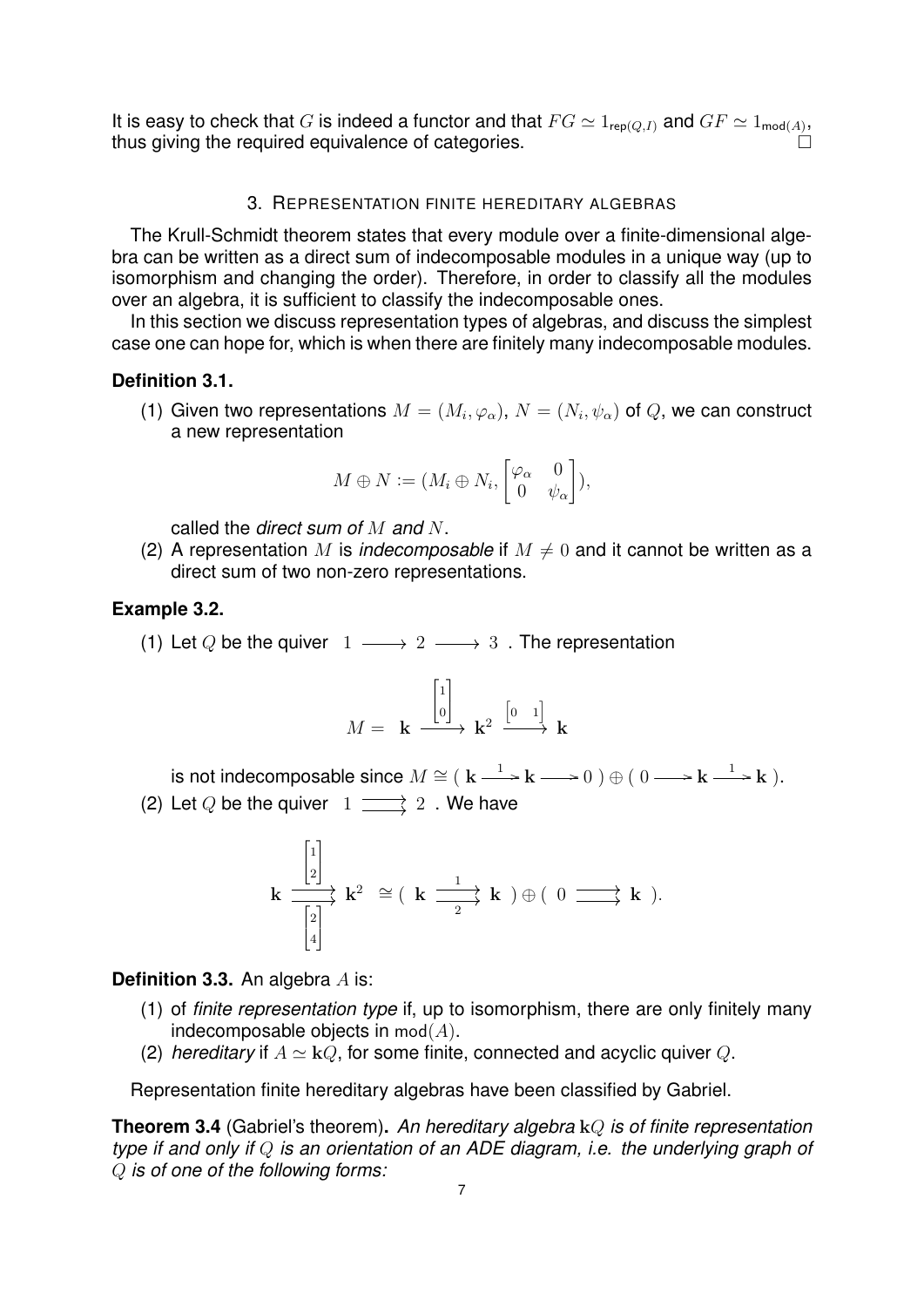

There are two different proofs of this theorem in [\[3,](#page-21-1) [24\]](#page-22-2) worth studying. The proof in [\[3\]](#page-21-1) uses *reflection functors*, which are at the origin of *tilting theory*, where one studies an algebra by comparing its representation theory with that of a simpler algebra. The proof in [\[24\]](#page-22-2) uses algebraic geometry, namely by studying the space of representations of a quiver with a given dimension vector, which is an algebraic variety.

There are two subtypes of infinite-representation algebras:

- **tame type**: infinitely many indecomposable finite dimensional representations (up to isomorphism), but which are *possible to parametrise*.
- **wild type**: infinitely many indecomposable finite dimensional representations (up to isomorphism) which *cannot be parametrised*.

Hereditary algebras of tame type correspond to orientations of the Euclidean quivers: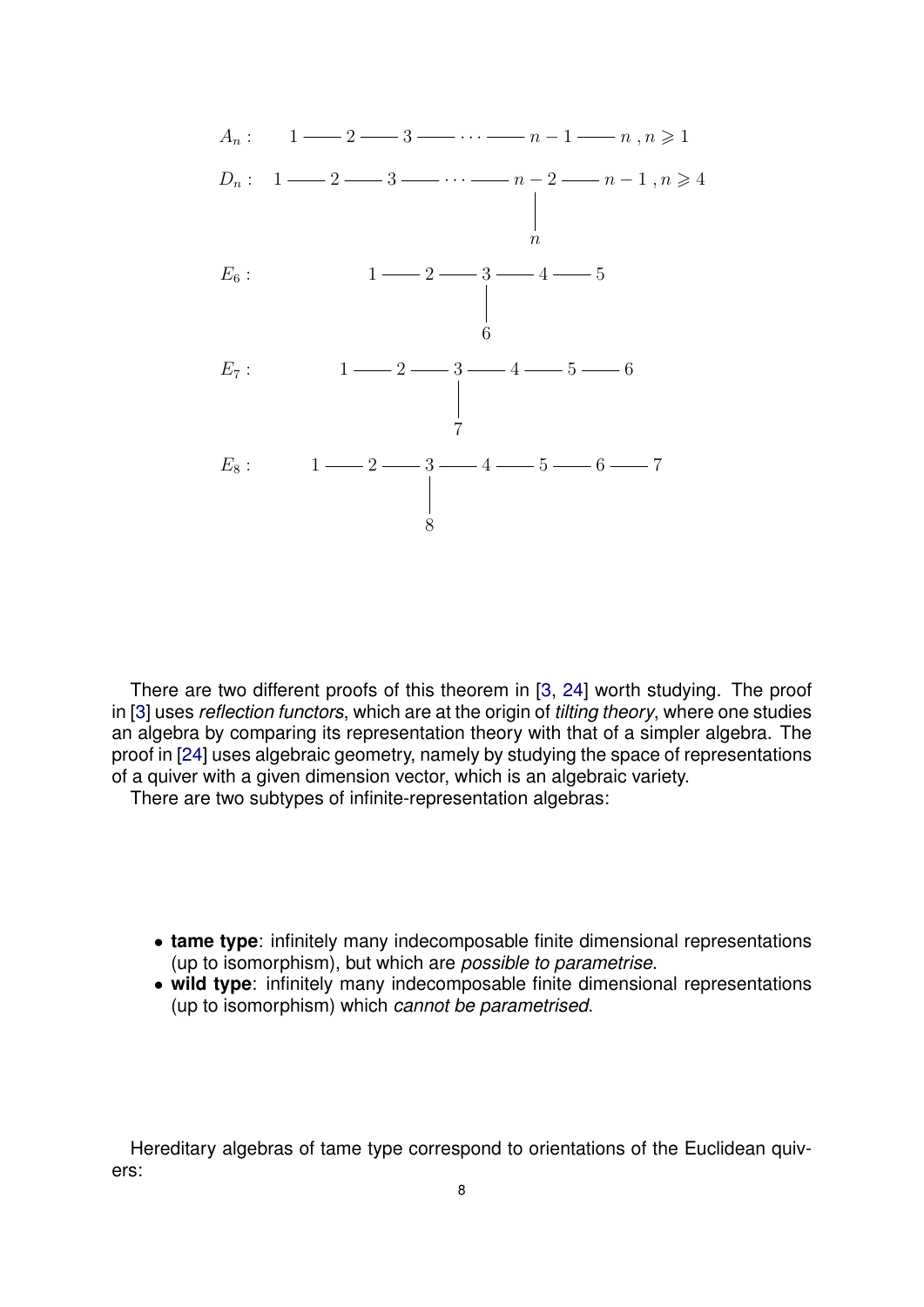



k <sup>n</sup> k n 1 Jn,λ , k <sup>n</sup> k n Jn,<sup>0</sup> 1 , k <sup>n</sup>+1 k n [1 0] [0 1] , k <sup>n</sup> k n+1 1 0 0 1 ,

where  $n > 0$ , and  $J_{n,\lambda}$  denotes the nilpotent  $n \times n$  Jordan block corresponding to the eigenvalue  $\lambda \in \mathbf{k}$ .

**Example 3.6.** The path algebra kQ associated to the quiver:

- $1 \longrightarrow 2$  is of finite type.
- $1 \longrightarrow 2$  is of tame type.
- $1 \longrightarrow 2$  is of wild type.

### 4. AUSLANDER-REITEN THEORY

<span id="page-8-0"></span>In this section we give a brief overview of Auslanter-Reiten (AR) theory, giving the basic concepts and main results in order to define the AR-quiver and describe the knitting algorithm, which provides a method to construct the AR-quiver of the finiterepresentation hereditary algebras.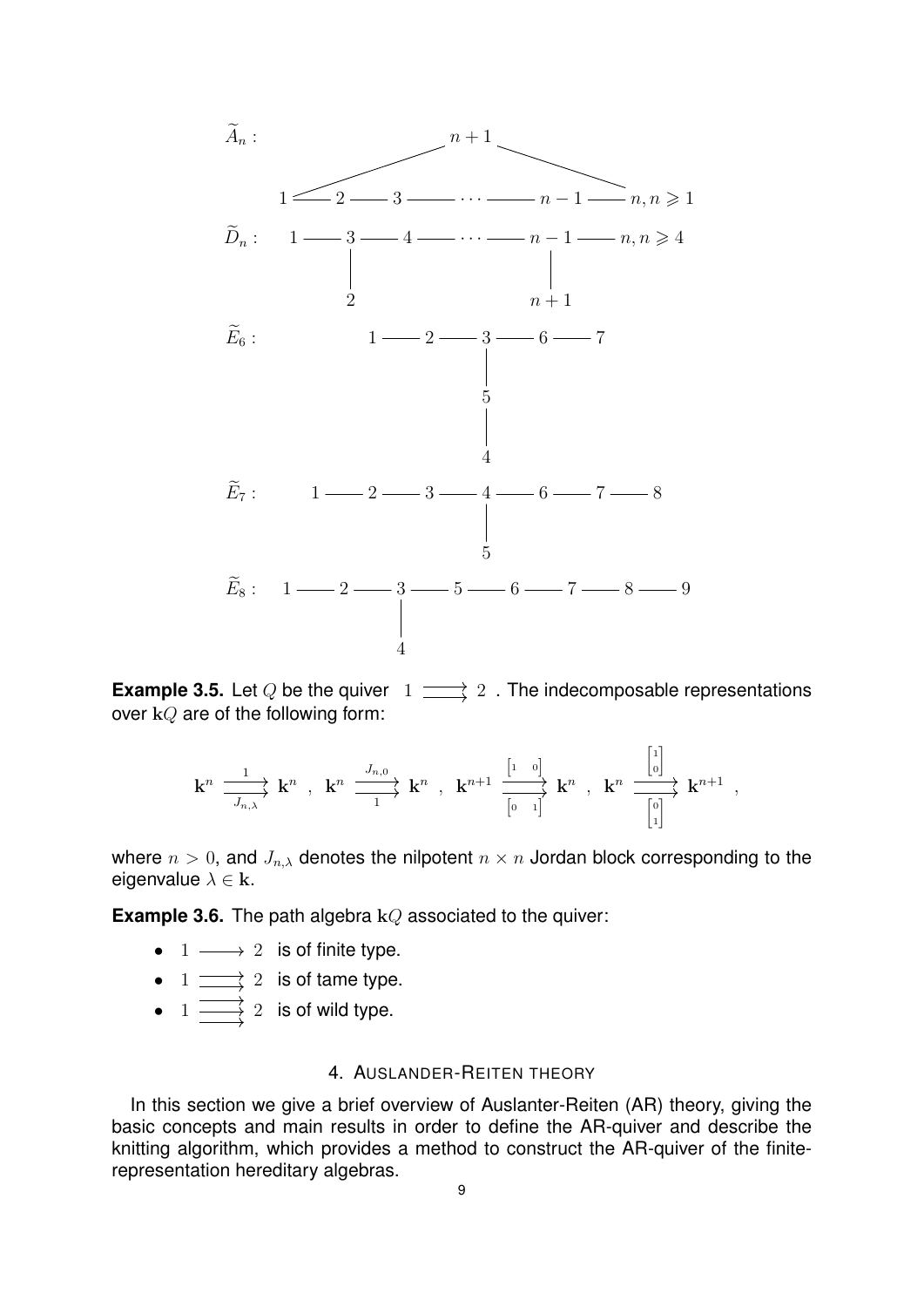### <span id="page-9-0"></span>4.1. **(Short) exact sequences and extensions.**

**Definition 4.1.** Let A be a finite dimensional algebra.

A sequence of morphisms  $\,\,\cdots\longrightarrow M_1\stackrel{f_1}{\longrightarrow}M_2\stackrel{f_2}{\longrightarrow}M_3\stackrel{f_3}{\longrightarrow}\cdots\,$  in  $\mathsf{mod}(A)$  is *exact* if im $f_i = \text{ker } f_{i+1}$ , for all i.

A *short exact sequence* (s.e.s. for short) is an exact sequence of the form

 $0 \longrightarrow L \stackrel{f}{\longrightarrow} M \stackrel{g}{\longrightarrow} N \longrightarrow 0$ .

In other words, f is injective, q is surjective and  $\text{im } f = \text{ker } q$ . This is also called an *extension of N by L*.

Note that, in an exact sequence, we have  $f_{i+1}f_i = 0$ , for all i.

**Example 4.2.** (1) Given a morphism  $f : M \to N$  of A-modules, the sequence

$$
0\,\longrightarrow\,\text{ker}f\,\stackrel{i}{\longrightarrow}\,M\,\stackrel{f}{\longrightarrow}\,N\,\stackrel{p}{\longrightarrow}\,\text{coker}f\,\longrightarrow\,0\ \, ,
$$

where  $i$  is the inclusion and  $p$  is the projection, is exact, and

 $0 \longrightarrow \mathsf{ker} f \stackrel{i}{\longrightarrow} M \stackrel{p}{\longrightarrow} M/\mathsf{ker} f \longrightarrow 0$ 

is short exact.

(2) Let Q be the quiver 
$$
1 \longrightarrow 2
$$
, and consider the representations  $S(2) := 0 \longrightarrow k$ ,

$$
M := \mathbf{k} \xrightarrow{1} \mathbf{k} \text{ and } S(1) := \mathbf{k} \longrightarrow 0 \text{ . Then}
$$

$$
0 \longrightarrow S(2) \xrightarrow{(0,1)} M \xrightarrow{(1,0)} S(1) \longrightarrow 0 , \text{ and}
$$

$$
0 \longrightarrow S(2) \xrightarrow{(0,1)} S(1) \oplus S(2) \xrightarrow{(1,0)} S(1) \longrightarrow 0
$$

are short exact sequences.

The following lemma, known as the splitting lemma, holds for any abelian category (see [\[3,](#page-21-1) Definition A.1.5] for the definition of abelian category).

<span id="page-9-1"></span>**Lemma 4.3.** *Given a s.e.s.*  $0 \longrightarrow L \stackrel{f}{\longrightarrow} M \stackrel{g}{\longrightarrow} N \longrightarrow 0$  in  $mod(A)$ , the following *statements are equivalent:*

- *(1)* f is a split monomorphism (also called a section), i.e. there exists  $h : M \to L$ *such that*  $hf = 1<sub>L</sub>$ *,*
- (2) g is a split epimorphism (also called a retraction), i.e. there exists  $h': N \to M$ *such that*  $gh' = 1_N$ *,*
- *(3)* The sequence is equivalent to the s.e.s.  $0 \longrightarrow L \stackrel{i}{\longrightarrow} L \oplus N \stackrel{p}{\longrightarrow} N \longrightarrow 0$ , *i.e. there is a commutative diagram:*

$$
\begin{array}{ccc}\n0 & \longrightarrow & L & \xrightarrow{f} & M & \xrightarrow{g} & N & \longrightarrow 0 \\
\parallel & & \downarrow^{\cong} & & \parallel & \\
0 & \longrightarrow & L & \xrightarrow{i} & L \oplus N & \xrightarrow{p} & N & \longrightarrow 0.\n\end{array}
$$

*In this case, the s.e.s. is said to split.*

The set of equivalence classes  $Ext^1(N, L)$  of extensions of N by L, with the equivalence relation defined in Lemma [4.3](#page-9-1) (3), is an abelian group, whose zero element is the class of the split extension.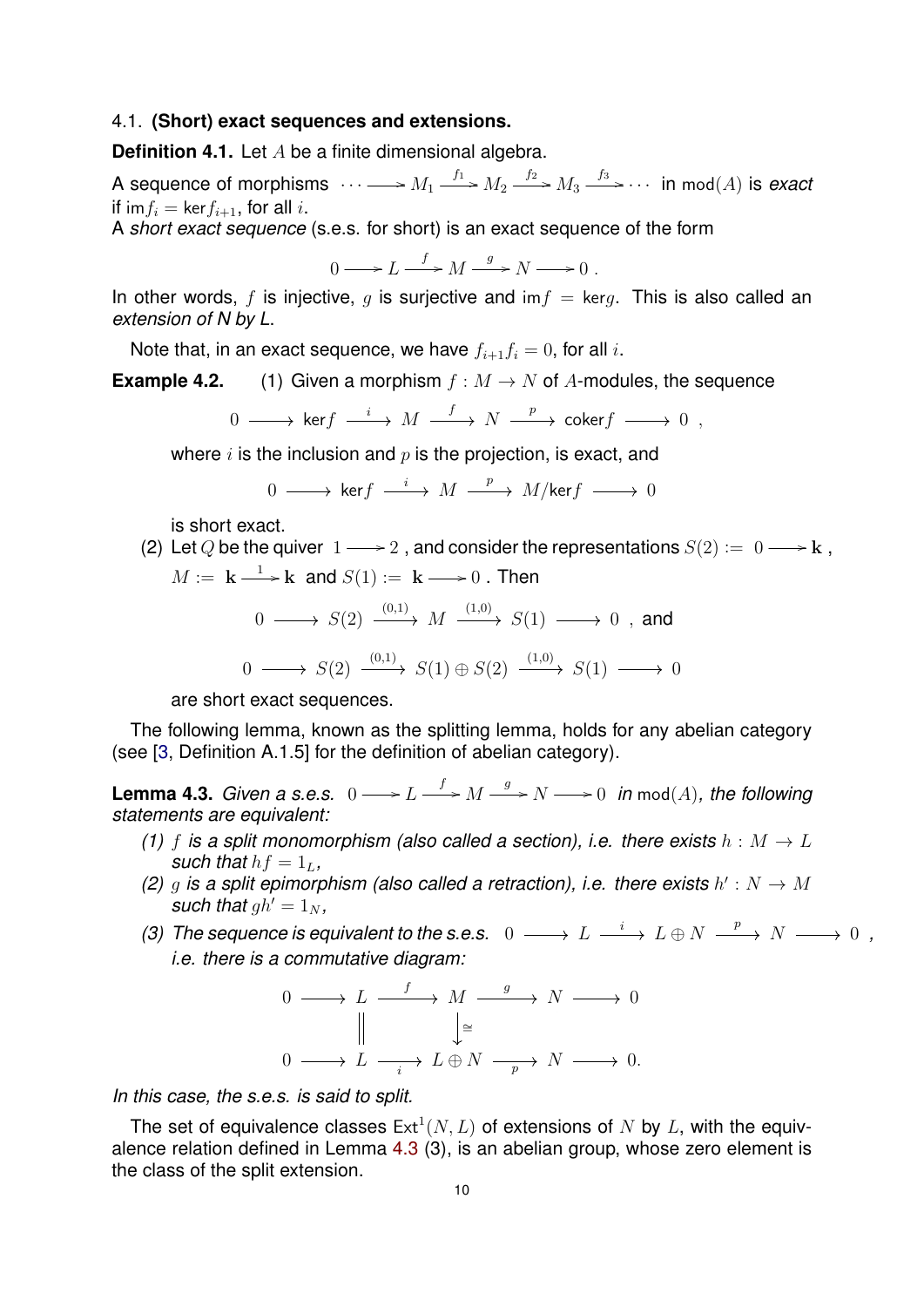**Example 4.4.** Let Q be the quiver  $1 \longrightarrow 2$ . The sequences

 $0 \longrightarrow S(2) \longrightarrow E \longrightarrow S(1) \longrightarrow 0$ , and

$$
0 \longrightarrow S(2) \longrightarrow E' \longrightarrow S(1) \longrightarrow 0 ,
$$

where  $S(1) = \;\;{\bf k} \;\Longrightarrow\; 0\;\; , S(2) = \;\; 0 \;\Longrightarrow\; {\bf k} \;\; , E = \;\; {\bf k} \;\Longrightarrow\; {\bf k}$ 0 and  $E' = \mathbf{k} \stackrel{0}{\longrightarrow} \mathbf{k}$ 1 ,

are non-equivalent short exact sequences.

<span id="page-10-0"></span>4.2. **Simple, projective and injective representations.** Let  $A = kQ/I$ , with Q a finite, connected quiver, and  $I$  an admissible ideal.

A *simple* A*-module* is a non-zero module that has no proper submodules.

<span id="page-10-1"></span>**Proposition 4.5.** *The simple representations of* (Q, I) *are, up to isomorphism, of the form*  $S(i) = (S(i)_j, \varphi_\alpha)$ , for each  $i \in Q_0$ , where  $\varphi_\alpha = 0$  for all  $\alpha \in Q_1$  and

$$
S(i)_j = \begin{cases} \mathbf{k} & \text{if } i = j \\ 0 & \text{if } i \neq j \end{cases}.
$$

An A-module P is *projective* if any s.e.s. ending at P splits, i.e.  $Ext^1(P, -) = 0^1$  $Ext^1(P, -) = 0^1$  $Ext^1(P, -) = 0^1$ . An A-module I is *injective* if any s.e.s. starting at I splits, i.e.  $Ext^1(-, I) = 0$ .

# **Remark 4.6.**

- (1) P is projective if and only if for every epimorphism  $f : M \rightarrow N$  and every morphism  $g: P \to N$ , there is  $g': P \to M$  such that  $g = fg'$ . In other words, Hom $(P, -)$ <sup>[1](#page-0-1)</sup> maps surjective morphisms to surjective morphisms.
- (2) I is injective if and only if for every monomorphism  $u : L \rightarrow M$  and every morphism  $g: L \to I$ , there is  $g' : M \to I$  such that  $g = g'u$ . In other words,  $Hom(-, I)$  maps injective morphisms to surjective morphisms.

**Proposition 4.7.** *The projective representations of* (Q, I) *are, up to isomorphism, of the form*  $P(i) = (P(i)_j, \varphi_\alpha)$ , for each  $i \in Q_0$ , where

- $P(i)_j$  is the vector space generated by  $\{p + I \mid p$  path from  $i$  to  $j$   $\},$
- Given an arrow  $\alpha : j \to \ell$ ,  $\varphi_\alpha : P(i)_j \to P(i)_\ell$  is the linear map defined on the *basis by composing the paths from* i *to* j *with the arrow* α*.*

*Similarly, the injective representations of* (Q, I) *are, up to isomorphism, of the form*  $I(i)=(I(i)_j,\varphi_\alpha)$ , for each  $i\in Q_0$ , where

- $\bullet$   $I(i)_j$  is the vector space generated by  $\{p + I \mid p$  path from  $j$  to  $i$   $\},$
- Given an arrow  $\alpha : j \to \ell$ ,  $\varphi_\alpha : P(i)_j \to P(i)_\ell$  is the linear map defined on the *basis by deleting the arrow* α *from the paths from* j *to* i *which start with* α *and sending to zero the remaining paths.*

**Example 4.8.** Consider the algebra given by the quiver



<sup>&</sup>lt;sup>1</sup>The reader can find the definition and basic results on Hom and Ext functors both in [\[3\]](#page-21-1) and [\[24\]](#page-22-2).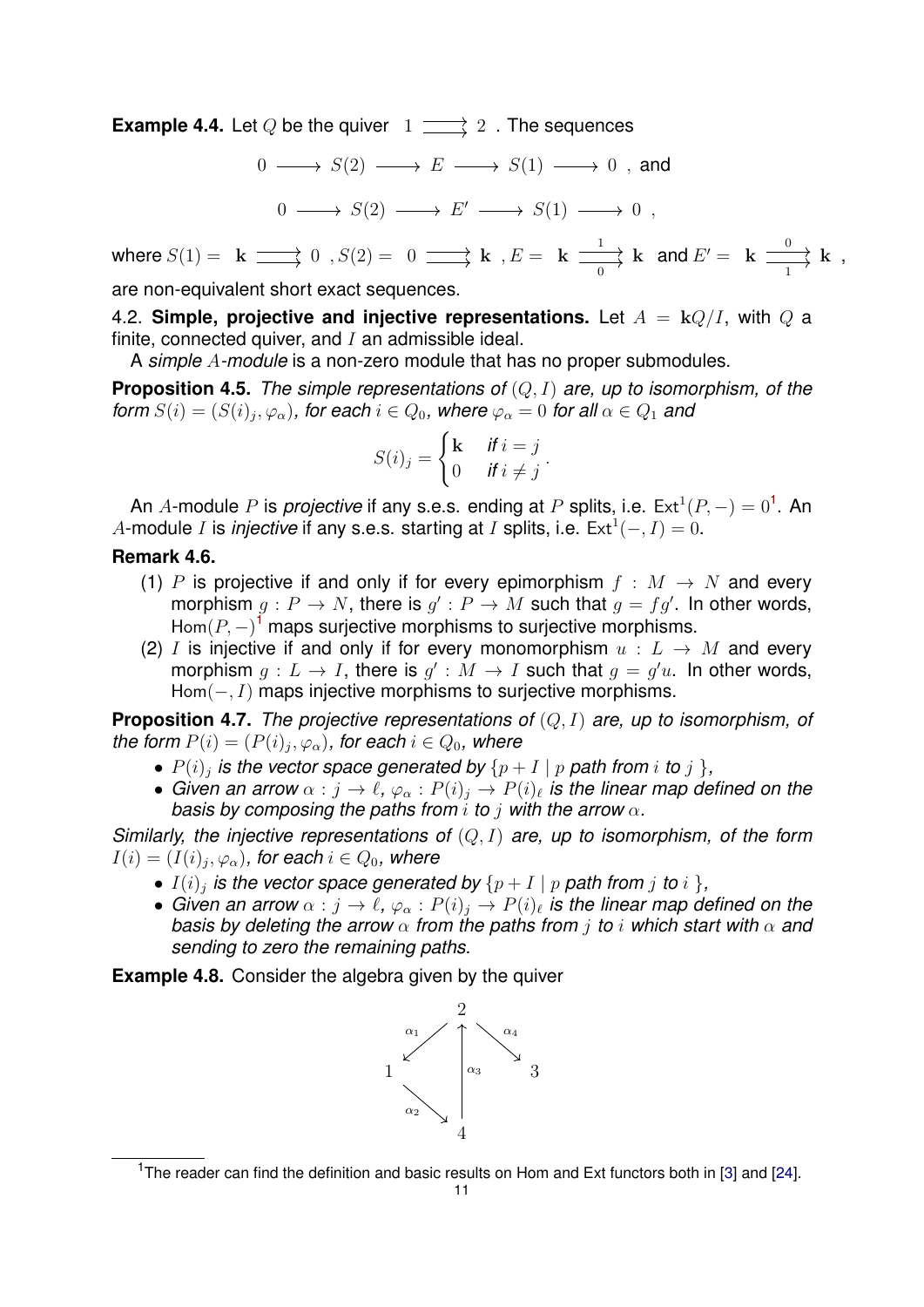subject to the relations  $\alpha_3\alpha_1 = \alpha_1\alpha_2 = 0$ .

The projective and injective representations are as follows:



**Notation:** We will simplify the notation of an indecomposable representation, by encoding their composition series. For instance, the projective module  $P(1)$  in the example above can be denoted by:

$$
P(1) = \frac{1}{2} \atop 3
$$

meaning  $P(1)_i = \mathbf{k}$ , for all  $i \in Q_0$ , and there is an identity map from top to bottom, i.e.  $(P(1))_1 \xrightarrow{1} (P(1))_4 \xrightarrow{1} (P(1))_2 \xrightarrow{1} (P(1))_3$  . This module has a unique composition series given by:



**Theorem 4.9.** Given a representation  $M = (M_i, \varphi_\alpha)$  in rep $(Q, I)$ , we have for all  $i \in Q_0.$  $Hom(P(i), M) \simeq M_i \simeq Hom(M, I(i)).$ 

For a proof, see for instance [\[3,](#page-21-1) Lemma III.2.11].

<span id="page-11-0"></span>**Corollary 4.10.** If  $0 \longrightarrow L \stackrel{f}{\longrightarrow} M \stackrel{g}{\longrightarrow} N \longrightarrow 0$  is a s.e.s. in rep(Q, I), then  $\dim M = \dim L + \dim N$ .

$$
\overline{12}
$$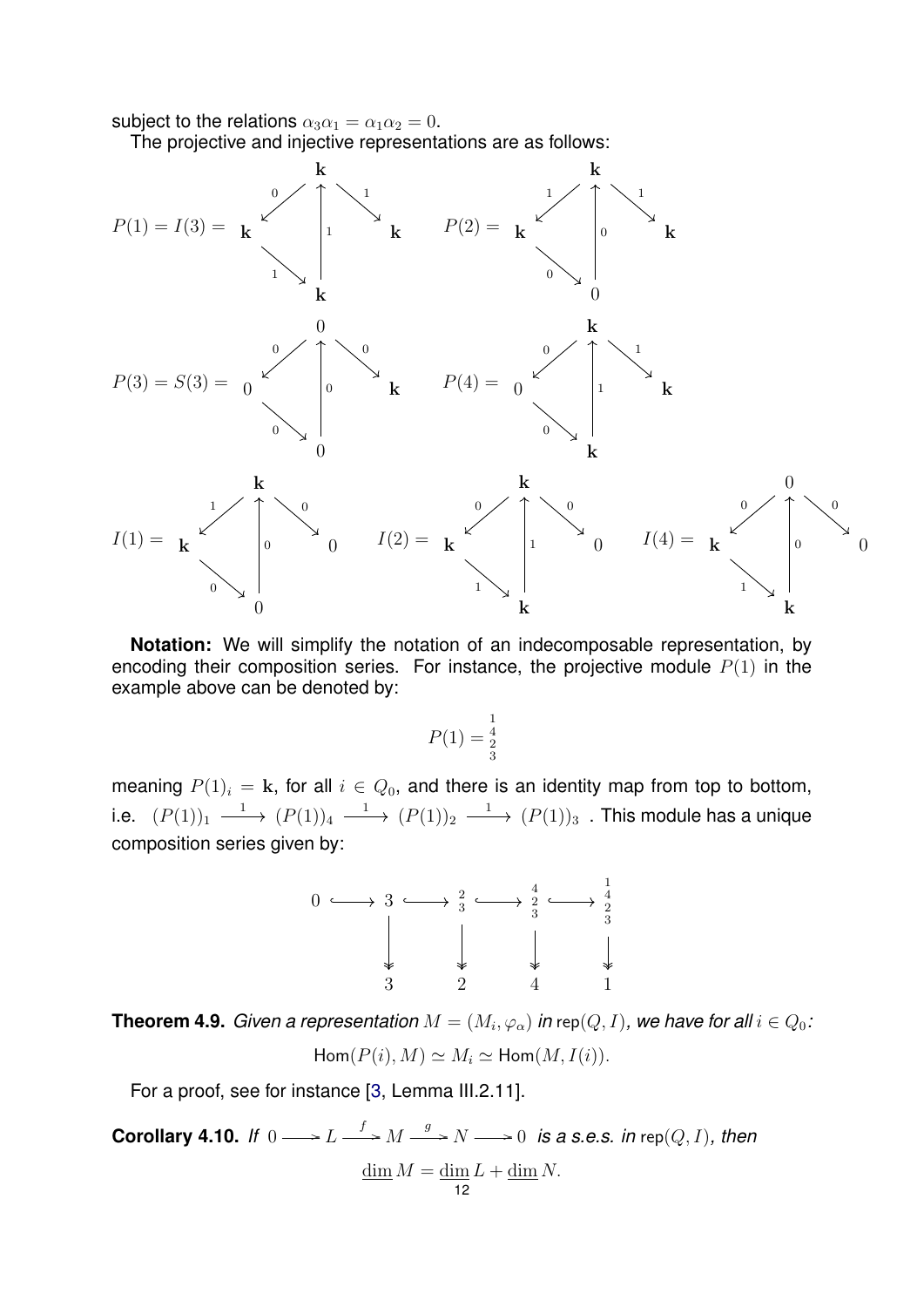# <span id="page-12-0"></span>4.3. **Irreducible morphisms and AR-sequences.**

**Definition 4.11.** A morphism  $f : M \rightarrow N$  is *irreducible* if:

- $\bullet$  f is not a split monomorphism,
- $\bullet$  f is not a split epimorphism, and
- if  $f = gh$ , then h is a split monomorphism or q is a split epimorphism.

It is easy to check that an irreducible morphism is either injective or surjective, but not both.

**Lemma 4.12.** *A morphism is irreducible if and only if it admits no nontrivial factorisation.*

**Example 4.13.** Let Q be the quiver  $1 \longrightarrow 2 \longrightarrow 3$ . The map  $S(3) \stackrel{(0,0,1)}{\longrightarrow} P(2)$  is irreducible. But the map  $S(3) \stackrel{(0,0,1)}{\longrightarrow} P(1)$  is not irreducible as it factors nontrivially through  $P(2)$ .

**Definition 4.14.** A s.e.s.  $0 \longrightarrow L \stackrel{f}{\longrightarrow} M \stackrel{g}{\longrightarrow} N \longrightarrow 0$  is an *AR-sequence* if the following conditions hold:

- (1)  $L, N$  are indecomposable;
- (2)  $f, g$  are irreducible morphisms.

**Remark 4.15.** An AR-sequence is also known as an *almost-split sequence*, in the sense that any map  $u : L \to U$  which is not a split monomorphism (resp. any map  $v: V \to N$  which is not split epimorphism) factors through f (resp. q).

# **Remark 4.16.**

- (1) An AR-sequence never splits. Therefore, no AR-sequence starts with an injective module or ends with a projective module.
- (2) An AR-sequence is uniquely determined, up to isomorphism, by each of its end terms.

<span id="page-12-1"></span>**Theorem 4.17** (Auslander-Reiten theorem)**.** *Let* M *be an indecomposable* A*-module.*

- *(1)* If M is non-projective, there is an AR-sequence  $0 \longrightarrow \tau M \stackrel{f}{\longrightarrow} E \stackrel{g}{\longrightarrow} M \longrightarrow 0$ *ending at* M*.*
- (2) If M is non-injective, there is an AR-sequence  $0 \longrightarrow M \stackrel{f}{\longrightarrow} E' \stackrel{g}{\longrightarrow} \tau^{-1}M \longrightarrow 0$ *starting at* M*.*

The module  $\tau M$  is called the *AR-translate of M*, and  $\tau^{-1}M$  is the *inverse ARtranslate of* M.

We recommend [\[3,](#page-21-1) Section IV] for a proof of Theorem [4.17.](#page-12-1) Key tools in this proof are the *AR-formulas*, which describe the relationship between morphisms and extensions. Namely, for any pair of modules  $M, N \in \text{mod}(A)$ , we have:

$$
\text{Ext}^1(M, N) \cong D\underline{\text{Hom}}(\tau^{-1}N, M) \cong D\overline{\text{Hom}}(N, \tau M).
$$

Here, D is the standard k-duality Hom<sub>k</sub> $(-,k)$ ,  $\tau^{-1}I = 0$ , for all injective module I,  $\tau P = 0$  for all projective module P, and the underlining (resp. overlining) means we are considering morphisms which do not factor through projective (resp. injective) modules.

When A is an hereditary algebra, the AR-formulas can be simplified to

$$
\operatorname{Ext}^1(M, N) \cong D \operatorname{Hom}(\tau^{-1}N, M) \cong D \operatorname{Hom}(N, \tau M).
$$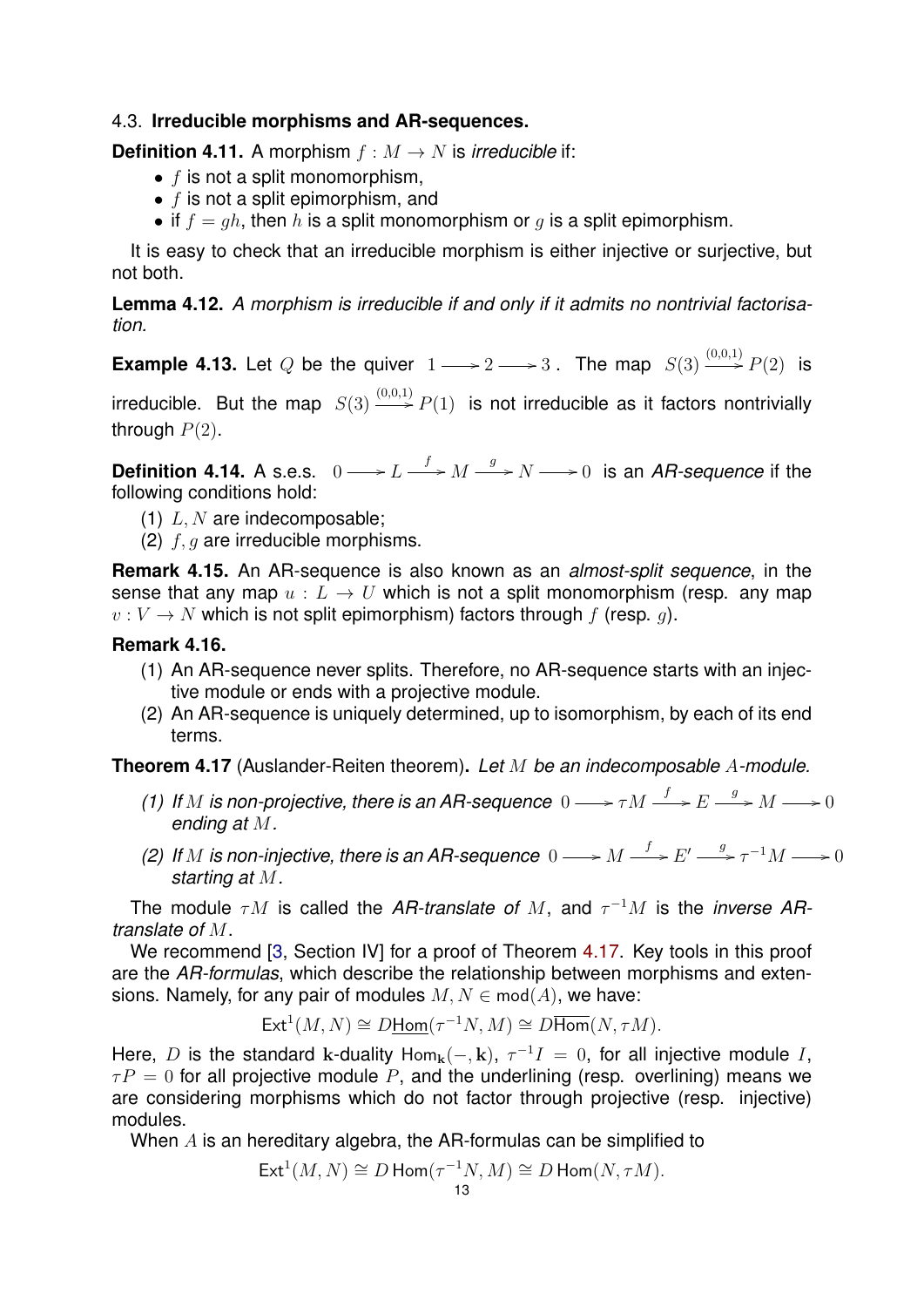<span id="page-13-0"></span>4.4. **The AR-quiver and the knitting algorithm.** Given a finite dimensional algebra A, we can record the information about mod( $A$ ) in a quiver, called the AR-quiver. In the case when  $\vec{A}$  is of finite representation type, this quiver gives a complete picture of the representation theory of  $A$ .

**Definition 4.18.** The  $AR$ -quiver  $\Gamma(\text{mod}(A))$  of  $\text{mod}(A)$  is defined by:

- the vertices of  $\Gamma(\text{mod}(A))$  are the isomorphism classes of indecomposable Amodules,
- the arrows are the irreducible morphisms between the indecomposable modules.

Each AR-sequence  $0 \longrightarrow \tau M \longrightarrow L_1 \oplus \cdots \oplus L_r \longrightarrow M \longrightarrow 0$  is represented in the AR-quiver by a *mesh*:



The AR-quiver is a *translation quiver*, i.e. for each arrow  $M \to L$ , for which  $\tau^{-1} M \neq 0$ (resp.  $\tau L \neq 0$ ), there is an arrow  $L \to \tau^{-1}M$  (resp.  $\tau L \to M$ ).

The *knitting algorithm* is an algorithm that allows us to construct, in some special cases, the AR-quiver (or part thereof). One of these special cases is when  $A = kQ$ , where the underlying graph of  $Q$  is ADE. It owes its name to the fact that it recursively constructs one mesh after the other, from left to right.

What follows is a description of this algorithm. We start by computing all the projective modules and their radicals.

The radical rad( $M$ ) of a module  $M$  is the intersection of all maximal submodules of M. The representation  $(P(i)'_j, \varphi'_\alpha)$  corresponding to the radical rad $(P(i))$  of the projective  $P(i)=(P(i)_j,\varphi_\alpha)$  at  $i$  is such that  $P(i)_j'=P(i)_j$  if  $i\neq j,$   $P(i)_i$  is the vector space spanned by all nonconstant paths from  $i$  to  $i$ , and  $\varphi_\alpha'$  is the restriction of  $\varphi_\alpha$  to  $P(i)_{s(\alpha)}$ .

**Proposition 4.19.** *Every direct predecessor of* P(i) *in* Γ(mod(A))*, i.e. every indecomposable module* X for which there is an irreducible morphism  $X \rightarrow P(i)$ , is a direct *summand of* rad(P(i))*. In the case when* A *is hereditary, all predecessors of projective modules are projective modules.*

#### **Base step:**

- (1) Draw a vertex for each simple projective  $P(i)$ .
- (2) If  $P(i)$  is a summand of rad(P) for some projective P, then add a vertex corresponding to P and arrows from  $P(i)$  to P (the number of arrows equals the multiplicity of  $P(i)$  in rad( $P$ )).
- (3) Add vertices associated to remaining summands R of rad(P) and arrows  $R \rightarrow$ P.
- (4) Repeat previous steps for each  $R$ .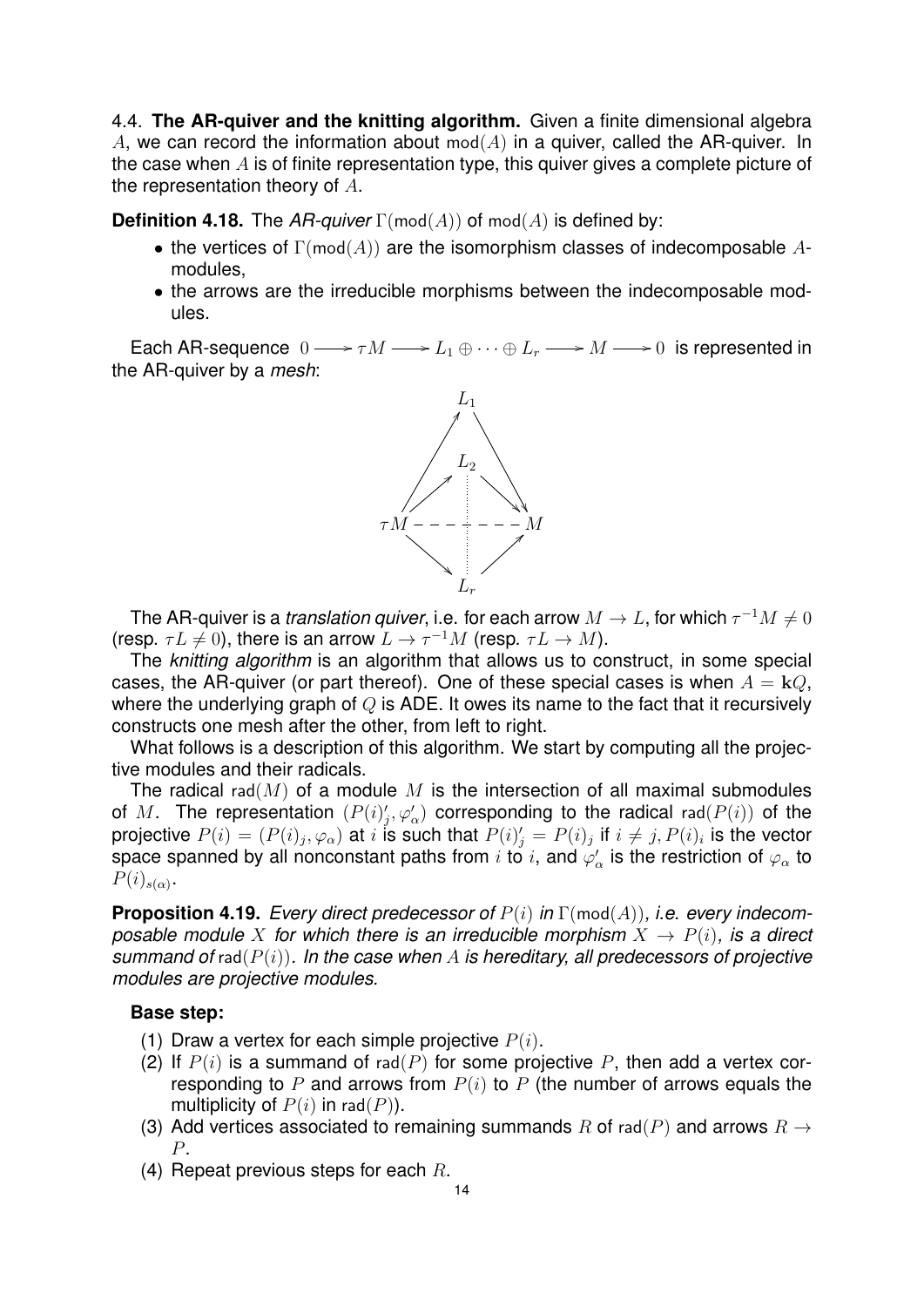At this point we get a quiver  $\Delta_0$ .

**Induction**  $\Delta_n$  **from**  $\Delta_{n-1}$ **:** 

If  $X \in \Delta_{n-1}$  and all its direct predecessors are in  $\Delta_{n-1}$ , then:

- (1) if X is a direct summand of rad( $Q$ ) for some projective  $Q$ , add a vertex associated to Q and arrows  $X \to Q$ .
- (2) if X is not injective, add a vertex corresponding to  $\tau^{-1}X$  and for each arrow  $X \to Y$ , add  $Y \to \tau^{-1} X$ .
- (3) Continue this procedure, and stop if you get negative integers in the dimension vector, or you get all the injectives.

If  $A$  is hereditary of finite representation type, it is known that each indecomposable A-module is uniquely determined by its dimension vector. Therefore, in order to calculate  $\tau^{-1}X$  in the knitting algorithm, one can simply use the formula  $\underline{\dim}\tau^{-1}X=$  $\sum_{X \rightarrow Y} \underline{\text{dim}} Y - \underline{\text{dim}} X$ , by Corollary [4.10.](#page-11-0)

**Example 4.20.** Let Q be the quiver  $1 \longrightarrow 2 \longrightarrow 3 \longleftarrow 4 \longrightarrow 5$  of type  $A_5$ . The AR-quiver of  $kQ$  is given by:



**Example 4.21.** Let  $Q$  be the following quiver of type  $D_4$ :



The AR-quiver of  $kQ$  is given by:

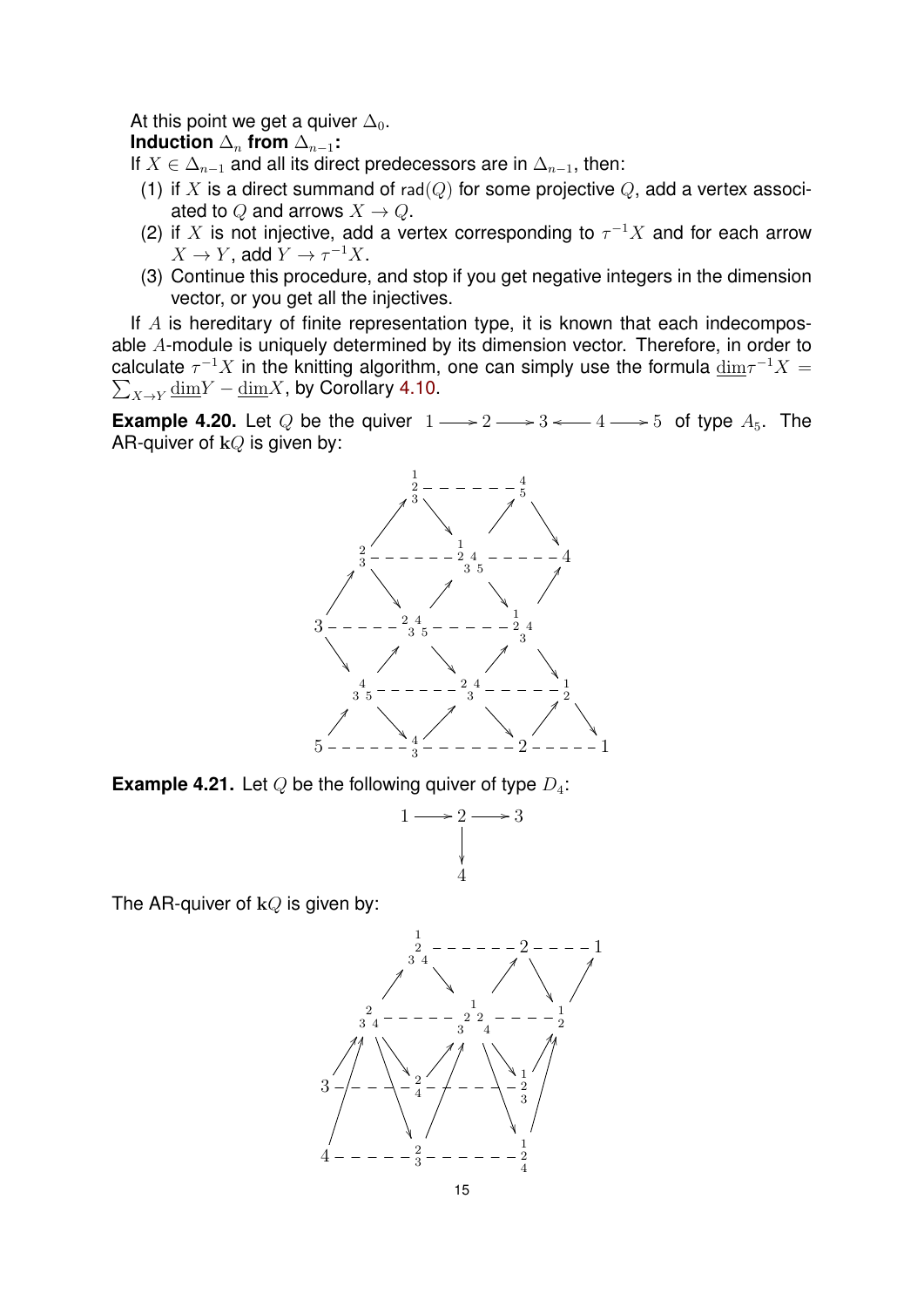Here we have: 
$$
\frac{1}{3} \begin{array}{ccc} 1 & \downarrow & \downarrow & \downarrow & \downarrow \\ 2 & 2 & = & \downarrow & \downarrow & \downarrow & \downarrow \\ 3 & 4 & & & \downarrow & \downarrow \end{array}
$$

### 5. GEOMETRIC MODELS

<span id="page-15-0"></span>The knitting algorithm might not work when we start with a non-simple projective module.

For instance, consider the quiver Q



together with the admissible ideal  $I = \langle \alpha_1 \alpha_2, \alpha_2 \alpha_3, \alpha_3 \alpha_1, \alpha_4 \alpha_5, \alpha_5 \alpha_6, \alpha_6 \alpha_4 \rangle$ , and let A =  $kQ/I$ .

Suppose we start the knitting algorithm with  $P(5)$ , whose radical is rad $(P(5)) = \frac{3}{1}$ . This module is not the summand of the radical of any other projective module, and so according to the algorithm, we would knit the following mesh:



However, this mesh is not correct; the algorithm did not compute the irreducible morphism  $\frac{5}{1} \rightarrow 3$ .

This section is devoted to a different way of computing the AR-quiver of certain classes of algebras, using the geometry of Riemann surfaces with boundary.

<span id="page-15-1"></span>5.1. **Geometric model of type**  $A_n$ . We start by illustrating how to construct the ARquiver of an hereditary algebra of type  $A_n$ , with the example

 $Q = 1 \longrightarrow 2 \longrightarrow 3 \longleftarrow 4 \longrightarrow 5$ .

Consider a disc with  $8(= n + 3)$  marked points on its boundary, together with the triangulation T, i.e. maximal set of non-crossing diagonals, given in Figure [1.](#page-16-0)

Before associating an algebra to this data, we need to introduce some terminology and notation.

We call a curve  $\gamma$  in the marked disc (or any marked surface) an *arc* if it satisfies the following properties:

- The endpoints of  $\gamma$  are marked points on the boundary.
- $\gamma$  intersects the boundary of the surface only in its endpoints.
- $\gamma$  does not cut out a monogon or a digon.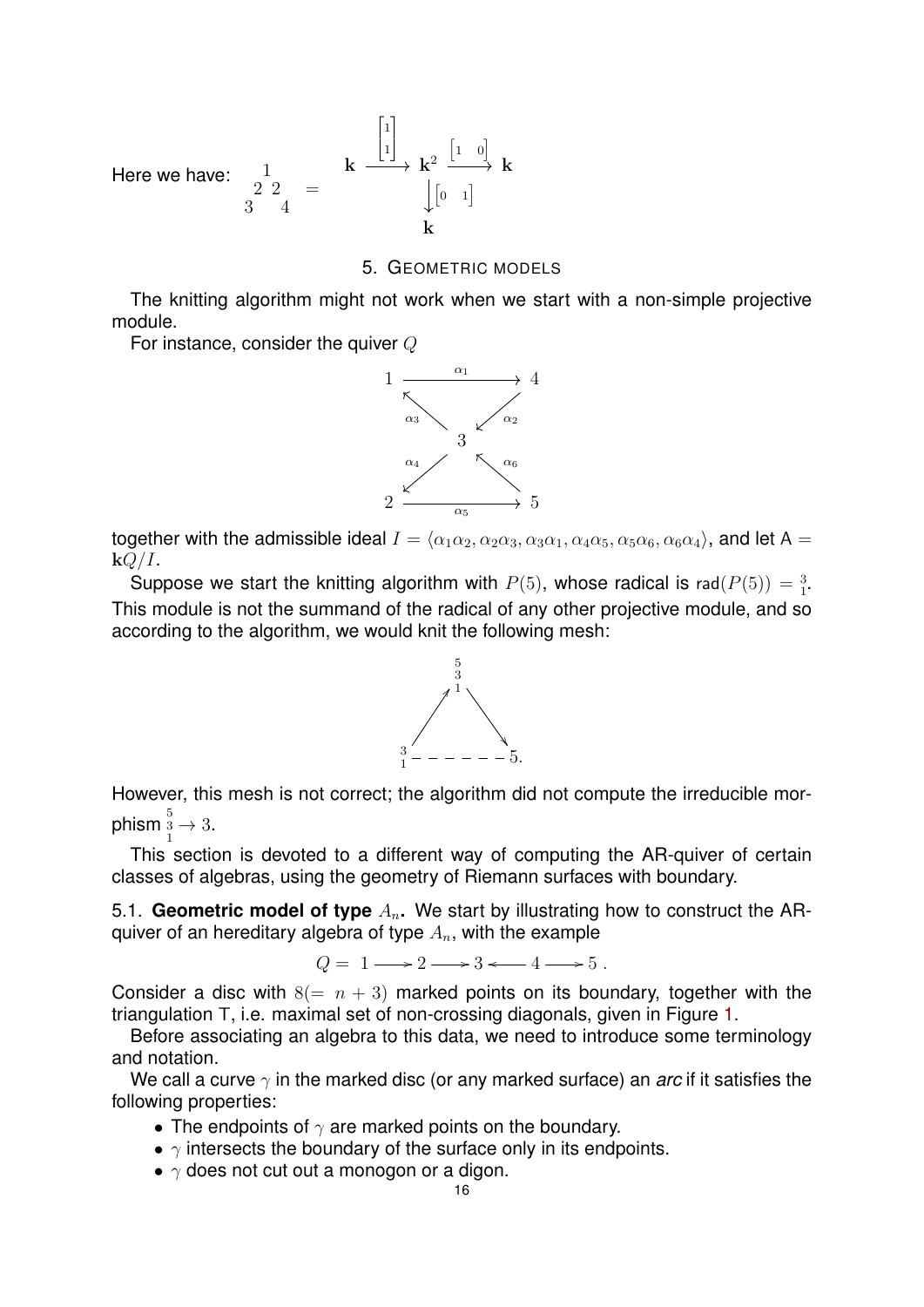

<span id="page-16-0"></span>FIGURE 1. A triangulation of an octogon.

Given a marked point  $p$ , let  $m', m''$  be two points in the same boundary component of  $p$  such that  $m', m''$  are not marked points and  $p$  is the only marked point lying in the boundary segment  $\delta$  between m' and m''. Draw a curve c homotopic to  $\delta$  but lying in the interior of the disc except for its endpoints  $m'$  and  $m''$ . The *complete fan at*  $p$  is the sequence of diagonals in  $T$  which  $c$  crosses in the clockwise order.

We can now associate a quiver  $Q_T$  to this triangulation, in the following way:

- vertices of  $Q_T$  are in one to one correspondence with diagonals of T. We will use the same notation for both.
- Given two vertices i and j, there is an arrow  $i \rightarrow j$  if and only if i and j share a marked point p and j is the immediate successor of i in the complete fan at p.

Note that we can associate a marked point to each arrow of  $Q_T$ . Namely, using the notation above, the marked point associated to the arrow  $i \rightarrow j$  is p.



<span id="page-16-1"></span>FIGURE 2. The quiver  $Q_T$  of the triangulation.

The quiver  $Q_T$  in Figure [2](#page-16-1) is indeed Q, and in fact one can obtain any orientation of a Dynkin graph of type  $A_n$  from a triangulation of a disc with  $n + 3$  marked points on the boundary whose triangles are *outer-triangles*, i.e. triangles with at least one side on the boundary of the disc.

We will now describe how to obtain the AR-quiver of  $kQ$  from this triangulation.

We will always consider arcs up to homotopy relative to their endpoints. Given an arc  $\gamma$  distinct from any diagonal of T, we define a representation  $M_\gamma = (M_i,\varphi_\alpha)$  of  $\mathbf{k} Q_\mathsf{T},$ as follows:

$$
M_i = \begin{cases} \mathbf{k} & \text{if } \gamma \text{ crosses diagonal } i \\ 0 & \text{otherwise,} \end{cases} \quad \varphi_{\alpha} = \begin{cases} 1 & \text{if } M_{s(\alpha)} = M_{t(\alpha)} = \mathbf{k} \\ 0 & \text{otherwise.} \end{cases}
$$

Irreducible morphisms correspond to pivoting one of the endpoints of an arc to its counterclockwise neighbour (*pivoting elementary move*). Given an arc γ, we define its translate  $\tau(\gamma)$  to be the arc obtained from  $\gamma$  by rotating both endpoints to their counterclockwise neighbour. In particular,  $M_{\gamma} = P(i)$  (resp.  $M_{\gamma} = I(j)$ ) if and only if  $\tau\gamma=i$  (resp.  $\tau^{-1}=j$ ).

A presentation of the AR-quiver of  $mod(kQ_T)$  in terms of these combinatorics is presented in Figure [3](#page-17-1)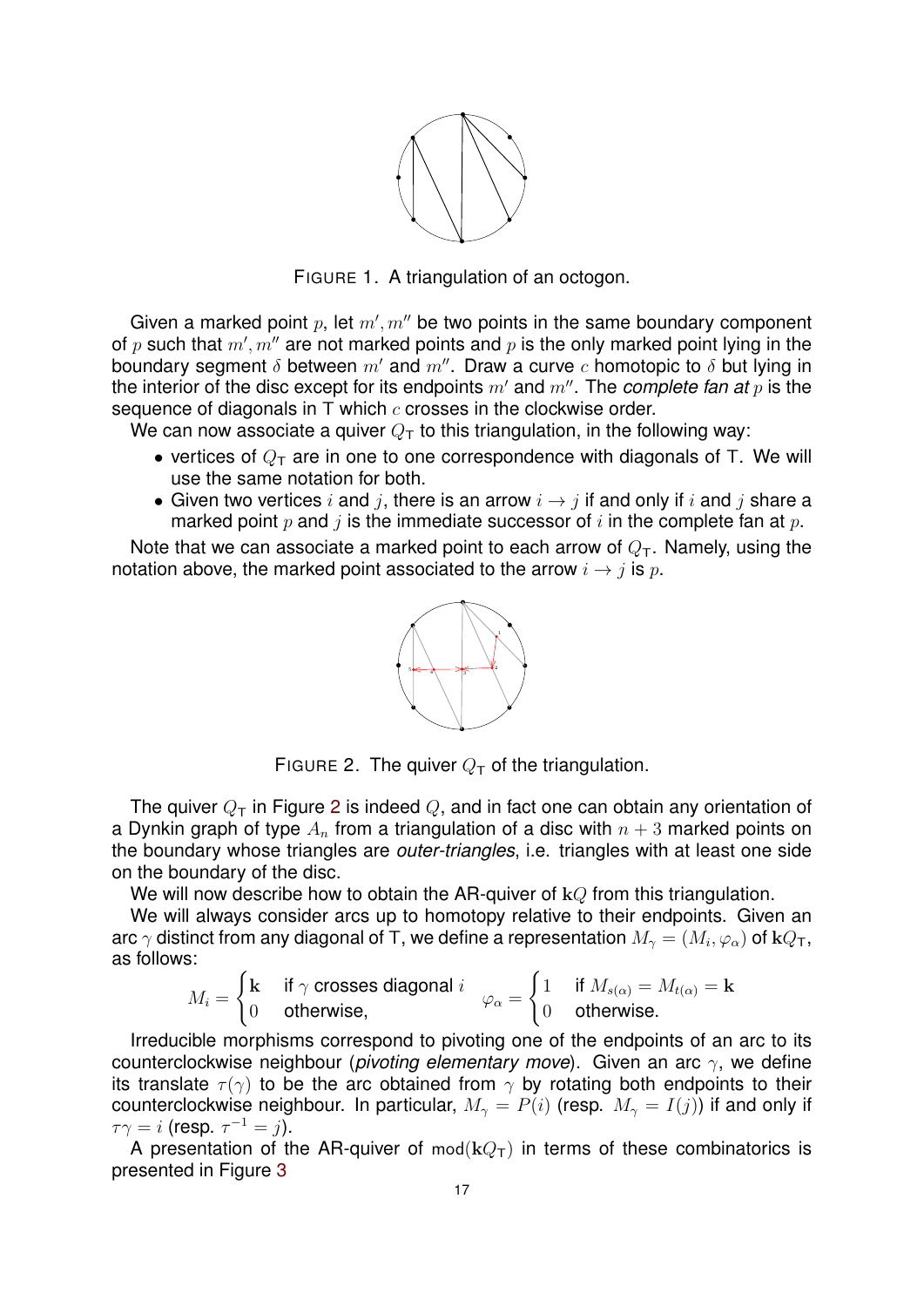

<span id="page-17-1"></span>FIGURE 3. The geometric model of the AR-quiver of  $mod(kQ_T)$ .

Extensions have a nice description in terms of arcs. Indeed, there is an extension from N to M if and only if the corresponding arcs  $\gamma_N$  and  $\gamma_M$  cross each other as in Figure [4.](#page-17-2)



<span id="page-17-2"></span>FIGURE 4. Extensions of N by M as crossings of  $\gamma_N$  and  $\gamma_M$ .

The summands of the middle term of the extension correspond to the arcs drawn in red in Figure [4.](#page-17-2)

<span id="page-17-0"></span>5.2. **Geometric model for cluster-tilted algebras of type**  $A_n$ . Cluster-tilted algebras arise in the context of cluster-tilting theory. We refer the reader to [\[5\]](#page-21-4) for a nice survey on this class of algebras.

Cluster-tilted algebras of type  $A_n$  are precisely the algebras associated to an arbitrary triangulation of the  $(n+3)$ -gon.

An arbitrary triangulation T may include *inner triangles*, i.e. triangles whose three boundaries are all diagonals of T. The quiver  $Q_T$  is defined as above, but now we include relations  $\alpha\beta$ , if  $s(\alpha)$ ,  $t(\alpha) = s(\beta)$ ,  $t(\beta)$  are the boundaries of an inner triangle.

The algebra A at the start of this section is a cluster-tilted algebra of type  $A$ , which can be obtained from the triangulation in Figure [5.](#page-18-0)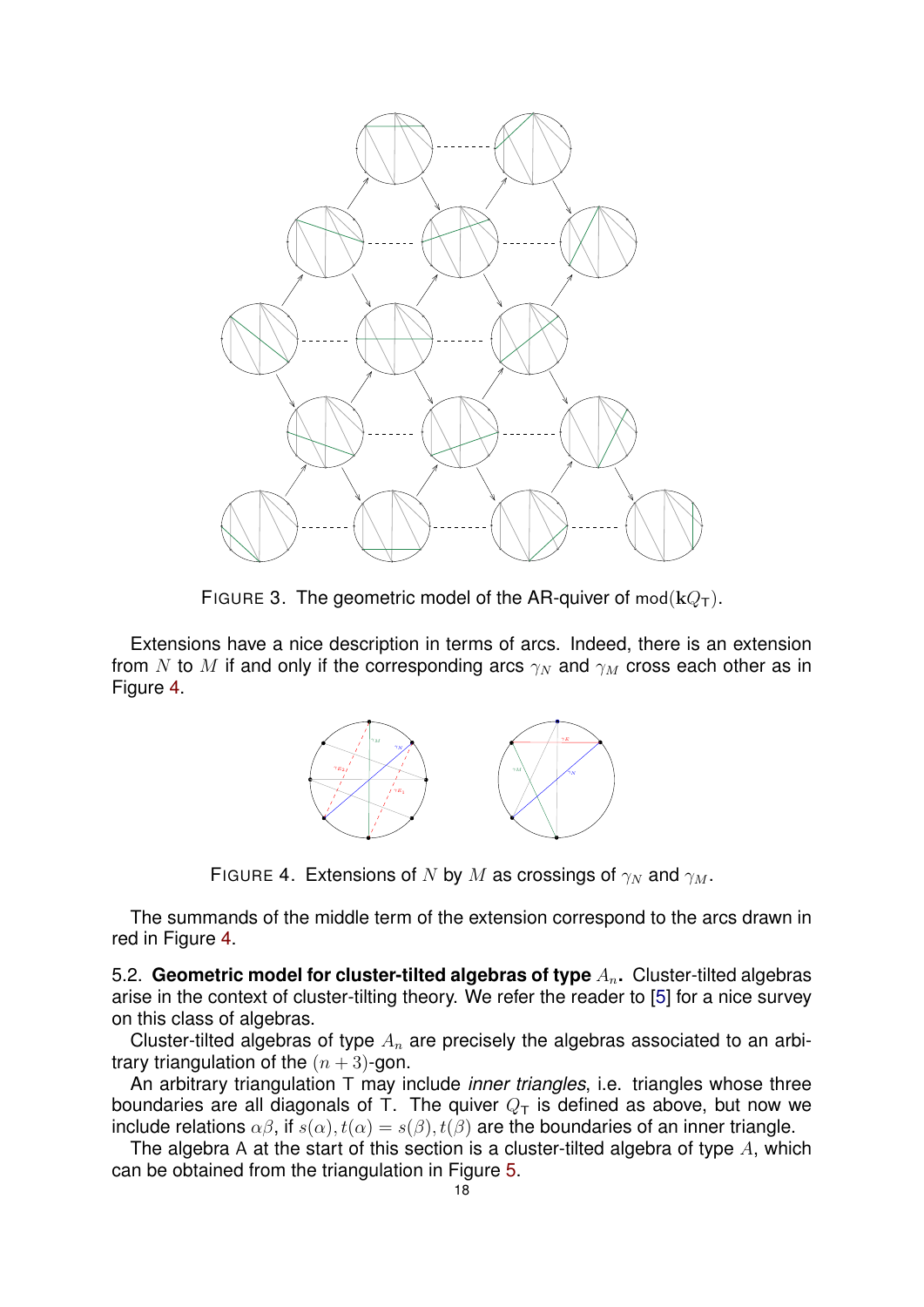

<span id="page-18-0"></span>FIGURE 5. The triangulation associated to A.

Using the same rule for arcs, pivot elementary moves and translates, we are now able to compute the AR-quiver of  $mod(A)$  in terms of the geometric model (see Figure [6\)](#page-18-1).



<span id="page-18-1"></span>FIGURE 6. The geometric model of the AR-quiver of mod(A).

Note that when we have inner triangles, we can get a new type of crossing, see Figure [7.](#page-18-2)



<span id="page-18-2"></span>FIGURE 7. Crossing associated to an inner triangle.

However, this type of crossing does not give rise to an extension, and so all extensions are described in the same way as we have seen above. For more details see [\[13\]](#page-22-3).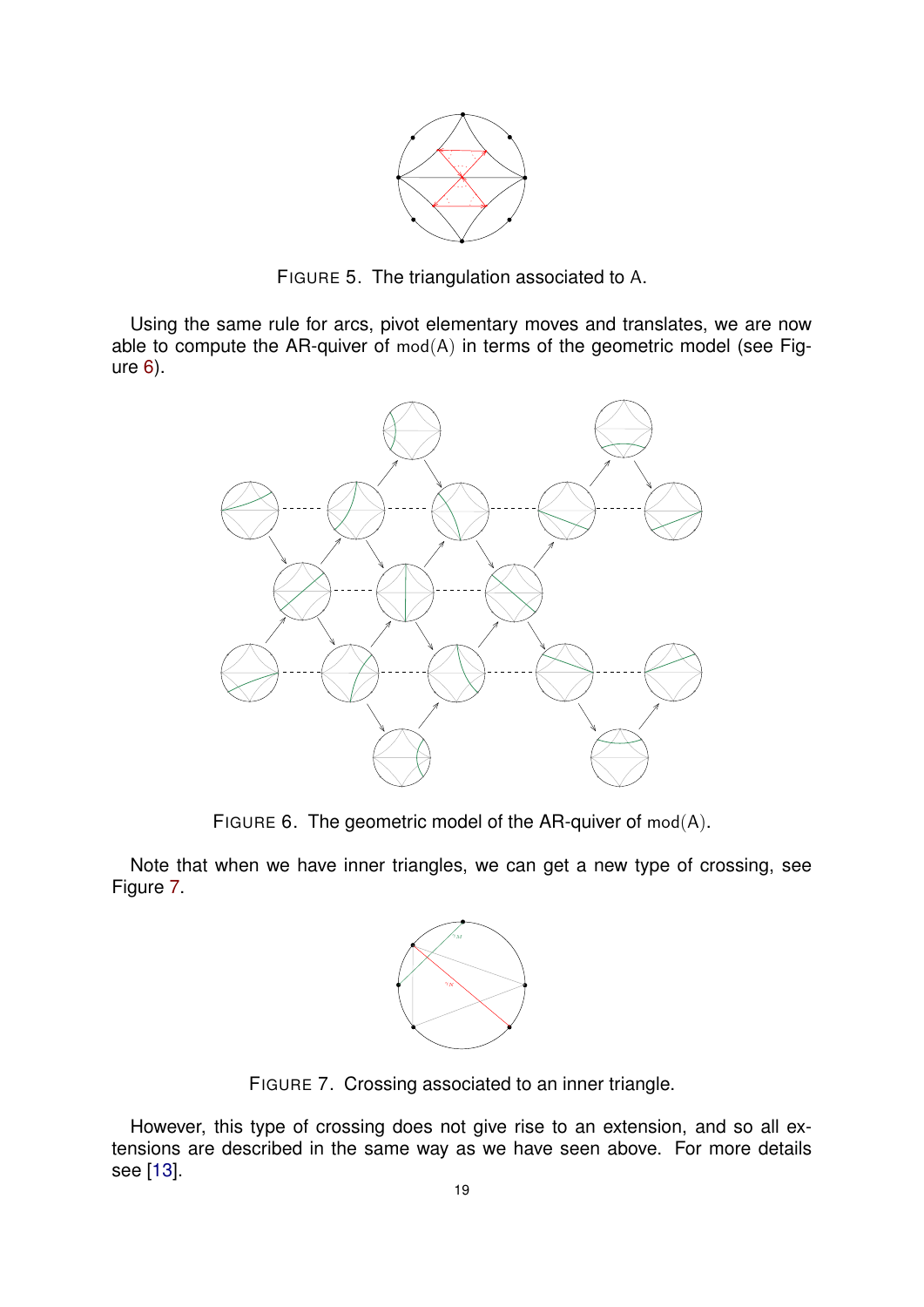<span id="page-19-0"></span>5.3. **Geometric model for gentle algebras.** We will now consider two possible generalisations of this combinatorial construction: on the one hand we can consider partial triangulations instead (i.e. any set of non-crossing diagonals), and on the other hand we can consider other surfaces.

Let C be the bound path algebra given by  $1 \stackrel{\alpha}{\longrightarrow} 2 \stackrel{\beta}{\longrightarrow} 3$  bound by  $\alpha\beta$ . This algebra can be obtained from the partial triangulation of a disc in Figure [8.](#page-19-1)



<span id="page-19-1"></span>FIGURE 8. The partial triangulation of the algebra C.

The quiver is obtained in the same way as before. The relations are given by composition of two arrows in the same region. Note that this rule applied to an arbitrary triangulation of the disc gives rise to the same rule described in the previous subsection.

For partial triangulations, not every arc gives rise to an indecomposable module and two different arcs may give rise to the same indecomposable module. Therefore, we need to define *permissible arcs* and *equivalence of arcs* (this is not the same as homotopy).

An arc is permissible if each consecutive crossing corresponds to an arrow in the quiver. See Figure [9](#page-19-2) for a counter-example.



<span id="page-19-2"></span>FIGURE 9. An arc which is not permissible

Two arcs are isomorphic if they intersect the same diagonals of the partial triangu-lation (see Figure [10\)](#page-19-3).



<span id="page-19-3"></span>FIGURE 10. Isomorphic permissible arcs.

Indecomposable modules are therefore in bijection with equivalence classes of permissible arcs.

If we perform a pivot elementary move as described in the previous subsections, we may get an isomorphic arc. Hence, an irreducible morphism corresponds to a sequence of pivot elementary moves until one gets a non-equivalent arc.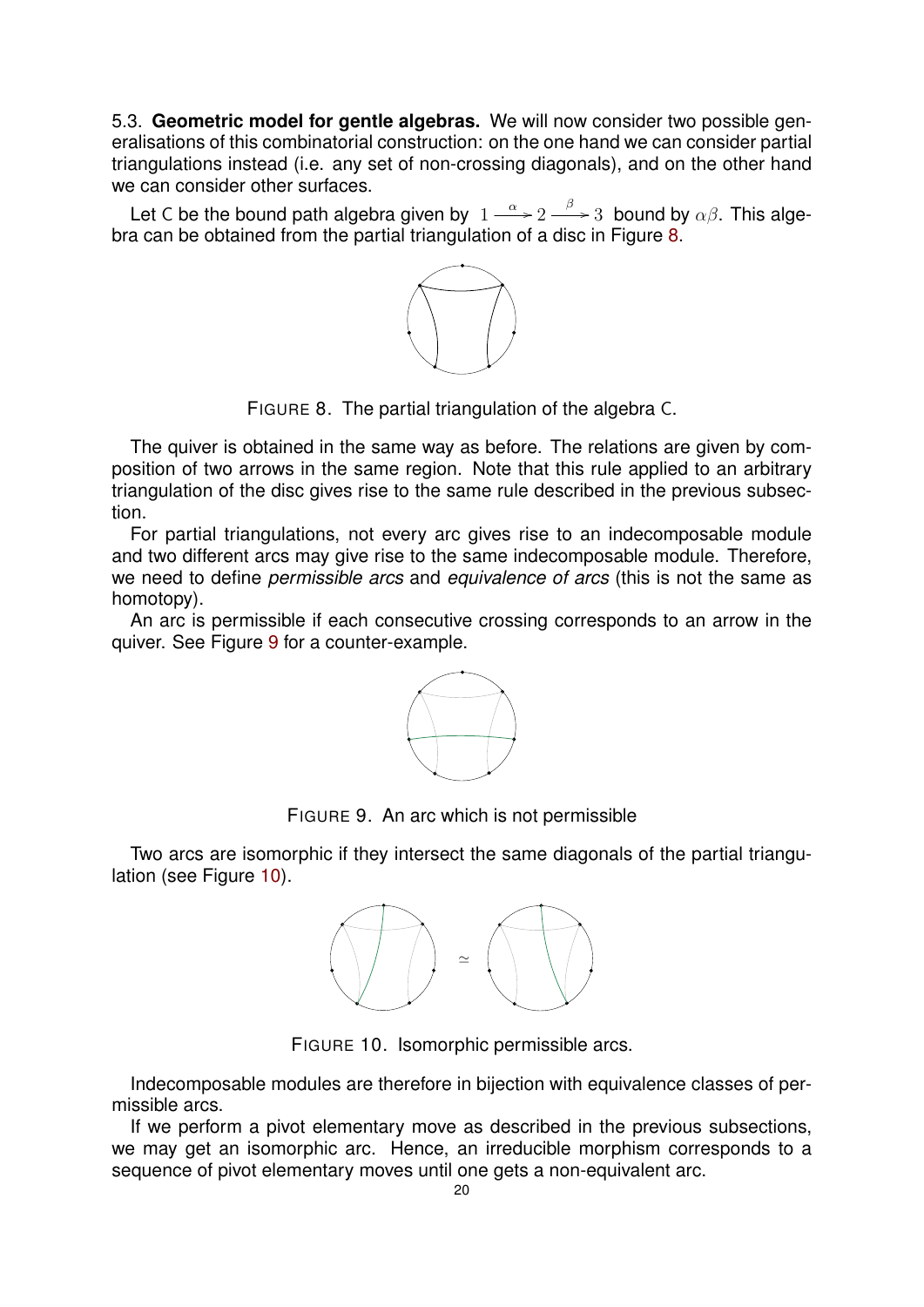

<span id="page-20-0"></span>FIGURE 11. The geometric model of the AR-quiver of mod(C).

The AR-quiver of  $mod(C)$  is given in Figure [11.](#page-20-0) Now, let us consider an example coming from an annulus (see Figure [12\)](#page-20-1).



<span id="page-20-1"></span>

The quiver of the algebra D associated to this partial triangulation is defined as previously. But we refine the definition of relations as follows: the composition of two arrows with different marked points is zero and if  $\alpha$  is a loop, i.e. its start and endpoints correspond to a loop arc of the partial triangulation, then  $\alpha^2=0$ .

The algebra D is then



bound by the relations  $\alpha_3\alpha_1 = \alpha_1\alpha_2 = 0$ . By refining the notions of permissible arcs, equivalence of arcs, and pivot elementary moves, we get the AR-quiver of D as in Figure [13.](#page-21-5)

An algebra associated to an unpunctured surface with a finite set of marked points on the boundary is called a *tiling algebra*. It turns out that these algebras are precisely gentle algebras.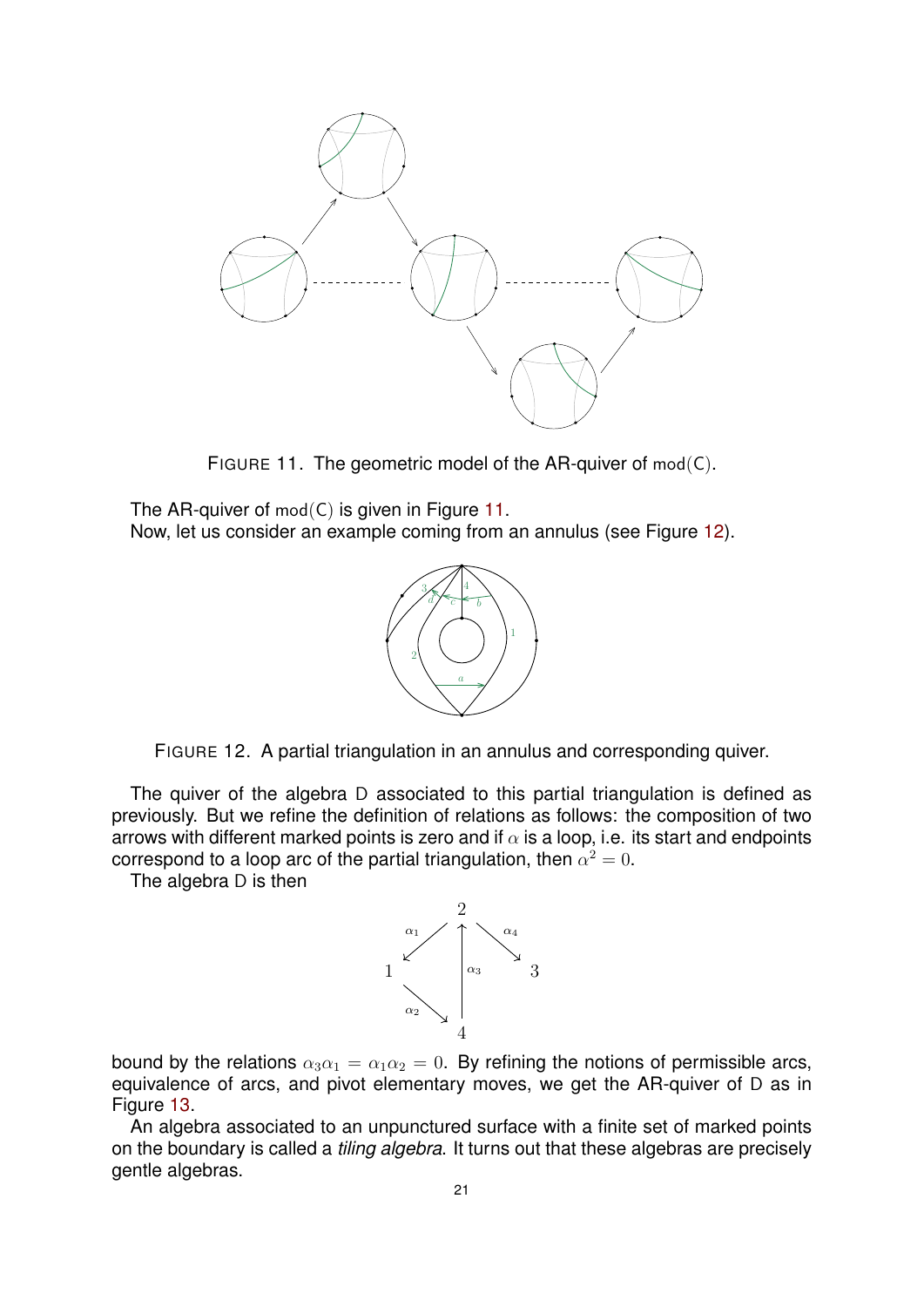

<span id="page-21-5"></span>FIGURE 13. Γ(mod(D)).

**Definition 5.1.** A finite dimensional algebra A is *gentle* if it admits a presentation  $A =$  $kQ/I$  satisfying the following conditions:

- (1) Each vertex of  $Q$  is the source of at most two arrows and the target of at most two arrows.
- (2) For each arrow  $\alpha$  in Q, there is at most one arrow  $\beta$  in Q such that  $\alpha\beta \notin I$ , and there is at most one arrow  $\gamma$  such that  $\gamma \alpha \notin I$ .
- (3) For each arrow  $\alpha$  in Q, there is at most one arrow  $\delta$  in Q such that  $\alpha\delta \in I$ , and there is at most one arrow  $\mu$  such that  $\mu \alpha \in I$ .
- (4)  $I$  is generated by paths of length 2.

Gentle algebras first appeared in the context of tilting theory [\[4\]](#page-21-2) (see also [\[3,](#page-21-1) Section IXI), where iterated tilted algebras of types A and  $\tilde{A}$  were observed to satisfy the properties above. Gentle algebras, which are tame, remain one of the relatively few classes of algebras for which the representation theory is computationally tractable. Partly due to this reason, there has been widespread interest in this class of algebras in many different contexts, such as Fukaya categories [\[17\]](#page-22-4), dimer models [\[8\]](#page-22-5), enveloping algebras of Lie algebras [\[18\]](#page-22-6) and cluster theory [\[2,](#page-21-6) [16,](#page-22-7) [19\]](#page-22-8). We refer the reader to [\[7,](#page-21-7) [9,](#page-22-9) [12,](#page-22-10) [13,](#page-22-3) [21\]](#page-22-11) for examples of recent developments in this area.

### <span id="page-21-0"></span>**REFERENCES**

- <span id="page-21-4"></span>[1] I. Assem, *A course on cluster tilted algebras*, Homological methods, representation theory, and cluster algebras, 127–176, CRM Short Courses, Springer, Cham, 2018.
- <span id="page-21-6"></span>[2] Assem, I., Brüstle, Charbonneau-Jodoin, G., Plamondon, P-G., Gentle algebras arising from surface triangulations; *Algebra and Number Theory* **4**, no. 2 (2010), 201–229.
- <span id="page-21-1"></span>[3] I. Assem, D. Simson, A. Skowroński, *Elements of the Representation Theory of Associative Algebras. 1: Techniques of Representation Theory*, London Math. Soc. Stud. Texts, vol **65**, Cambridge University Press, 2006.
- <span id="page-21-2"></span>[4] Assem, I., Skowroński, Iterated tilted algebras of type  $\tilde{A}_n$ , *Math. Z.* 195 (1987), 269–290.
- [5] I. Assem, *A course on cluster tilted algebras*, Homological methods, representation theory, and cluster algebras, 127–176, CRM Short Courses, Springer, Cham, 2018.
- <span id="page-21-3"></span>[6] M. Auslander, I. Reiten, S. Smalø, *Representation Theory of Artin Algebras*, Cambridge Studies in Advanced Mathematics, **36**, Cambridge University Press, 1997.
- <span id="page-21-7"></span>[7] K. Baur, R. Coelho Simões, A *geometric model for the module category of a gentle algebra*, Int. Math. Res. Not., DOI 10.1093/imrn/rnz150.